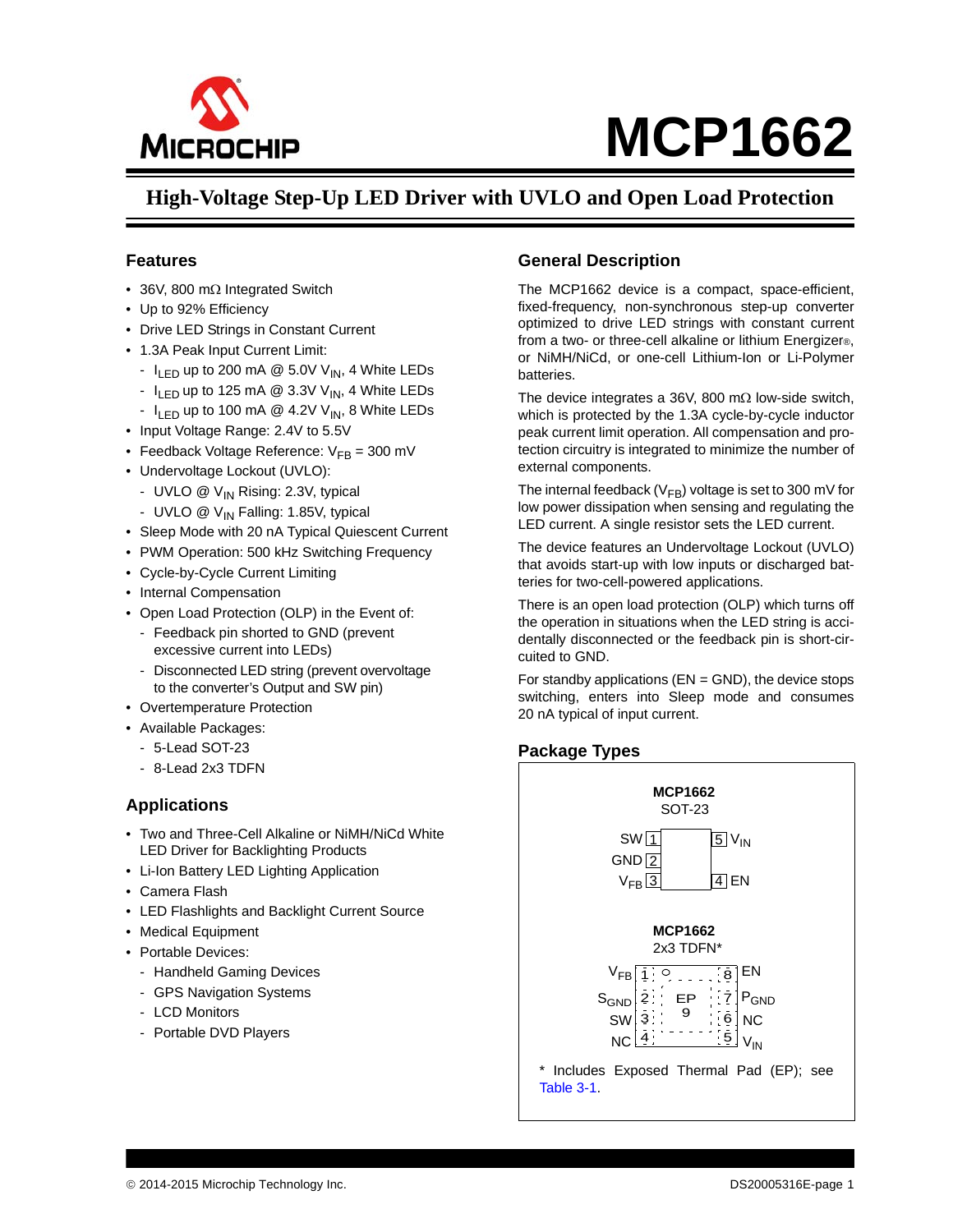# **MCP1662**

# **Typical Application**

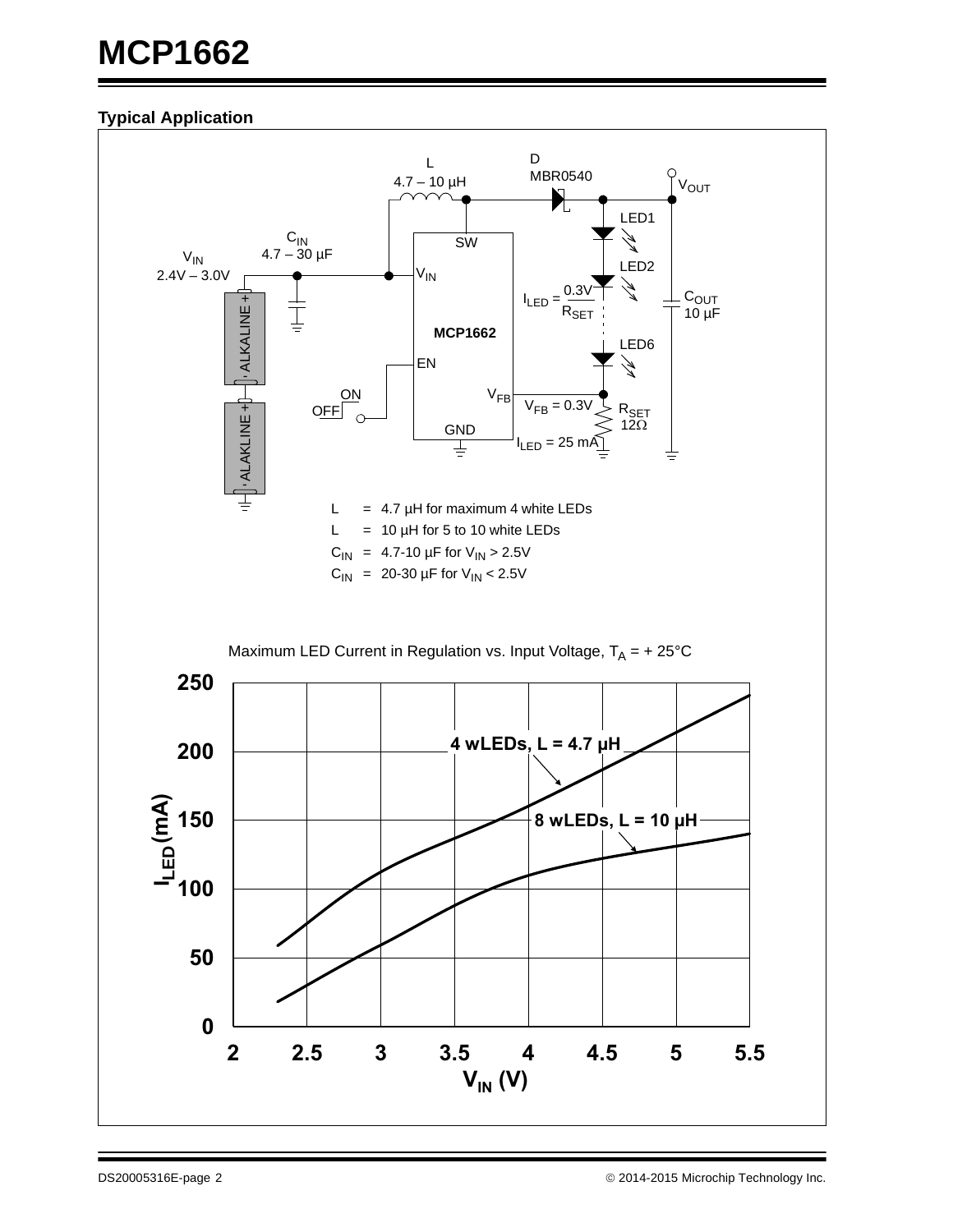# **1.0 ELECTRICAL CHARACTERISTICS**

# **Absolute Maximum Ratings †**

| Ambient Temperature with Power Applied  -40°C to +125°C |
|---------------------------------------------------------|
| Operating Junction Temperature -40°C to +150°C          |
| <b>ESD Protection on All Pins:</b>                      |
|                                                         |
|                                                         |

† **Notice:** Stresses above those listed under "Maximum Ratings" may cause permanent damage to the device. This is a stress rating only and functional operation of the device at those or any other conditions above those indicated in the operational sections of this specification is not intended. Exposure to maximum rating conditions for extended periods may affect device reliability.

# <span id="page-2-2"></span>**DC AND AC CHARACTERISTICS**

**Electrical Specifications:** Unless otherwise specified, all limits apply for typical values at ambient temperature  $T_A = +25^{\circ}$ C,  $V_{IN} = 3.3V$ ,  $V_{OUT} = 9V$  or 3 white LEDs ( $V_F = 2.75V$  @ I<sub>F</sub> = 20 mA or  $V_F = 3.1V$  @ I<sub>F</sub> = 100 mA),  $I_{LED} = 20$  mA,  $C_{IN} = C_{OUT} = 10 \mu F$ , X7R ceramic, L = 4.7  $\mu H$ .

**Boldface** specifications apply over the controlled  $T_A$  range of -40 $^{\circ}$ C to +125 $^{\circ}$ C.

| .<br><b>Parameters</b>                           | $\sqrt{ }$<br>Sym.                       | Min.                     | Typ.  | Max.                     | <b>Units</b>  | <b>Conditions</b>                                                               |
|--------------------------------------------------|------------------------------------------|--------------------------|-------|--------------------------|---------------|---------------------------------------------------------------------------------|
|                                                  |                                          |                          |       |                          |               |                                                                                 |
| Input Voltage Range                              | $V_{\text{IN}}$                          | 2.4                      |       | 5.5                      | $\vee$        | Note 1                                                                          |
| Undervoltage Lockout (UVLO)                      | <b>UVLO<sub>START</sub></b>              |                          | 2.3   |                          | V             | $V_{IN}$ rising, $I_{LED} = 20$ mA                                              |
|                                                  | <b>UVLO</b> STOP                         | $\overline{\phantom{0}}$ | 1.85  | $\overline{\phantom{0}}$ | $\vee$        | $V_{IN}$ falling, $I_{LED} = 20$ mA                                             |
| Maximum Output Voltage                           | V <sub>OUTmax</sub>                      | $\overline{\phantom{0}}$ |       | 32                       | $\vee$        |                                                                                 |
| Maximum Output Current                           | $I_{OUT}$                                |                          | 100   | $\overline{\phantom{0}}$ | mA            | 4.2V $V_{IN}$ , 8 LEDs                                                          |
|                                                  |                                          |                          | 125   |                          | mA            | 3.3V $V_{IN}$ , 4 LEDs                                                          |
|                                                  |                                          |                          | 200   |                          | mA            | 5.0V $V_{IN}$ , 4 LEDs                                                          |
| Feedback Voltage Reference                       | $V_{FB}$                                 | 275                      | 300   | 325                      | mV            |                                                                                 |
| Feedback Open Load<br>Protection (OLP) Threshold | V <sub>FB</sub> OLP                      |                          | 50    |                          | mV            | $V_{FB}$ falling (Note 2)                                                       |
| Feedback Input Bias Current                      | $I_{\text{VFB}}$                         |                          | 0.005 |                          | μA            |                                                                                 |
| <b>Shutdown Quiescent Current</b>                | l <sub>QSHDN</sub>                       |                          | 0.02  |                          | μA            | $EN = GND$                                                                      |
| NMOS Peak Switch Current<br>Limit                | I <sub>N(MAX)</sub>                      |                          | 1.3   |                          | A             | Note 2                                                                          |
| <b>NMOS Switch Leakage</b>                       | $I_{NLK}$                                |                          | 0.4   |                          | μA            | $V_{IN}$ = $V_{SW}$ = 5V;<br>$V_{\text{OUT}} = 5.5V$<br>$V_{EN} = V_{FB} = GND$ |
| <b>NMOS Switch ON Resistance</b>                 | $R_{DS(ON)}$                             |                          | 0.8   |                          | Ω             | $V_{IN} = 5V$ ,<br>$I_{LED} = 100$ mA,<br>4 series white LEDs<br>(Note 2)       |
| Feedback Voltage<br>Line Regulation              | $ (\Delta V_{FB}/V_{FB})/\Delta V_{IN} $ |                          | 0.25  |                          | %/V           | $V_{IN}$ = 3.0V to 5V                                                           |
| Maximum Duty Cycle                               | $DC_{MAX}$                               |                          | 90    |                          | $\%$          | Note <sub>2</sub>                                                               |
| <b>Switching Frequency</b>                       | $f_{SW}$                                 | 425                      | 500   | 575                      | kHz           | ±15%                                                                            |
| EN Input Logic High                              | $V_{\text{IH}}$                          | 85                       |       |                          | % of $V_{IN}$ |                                                                                 |

<span id="page-2-0"></span>**Note 1:** Minimum input voltage in the range of  $V_{IN}$  ( $V_{IN}$  < 5.5V <  $V_{OUT}$ ) depends on the maximum duty cycle (DC<sub>MAX</sub>) and on the output voltage ( $V_{OUT}$ ), according to the boost converter equation:

 $V_{INmin} = V_{OUT}$  x (1 – DC<sub>MAX</sub>). Output voltage is equal to the LED voltage plus the voltage on the sense resistor ( $V_{OUT} = V_{LED} + V_{-}R_{SET}$ ).

<span id="page-2-1"></span>**2:** Determined by characterization, not production tested.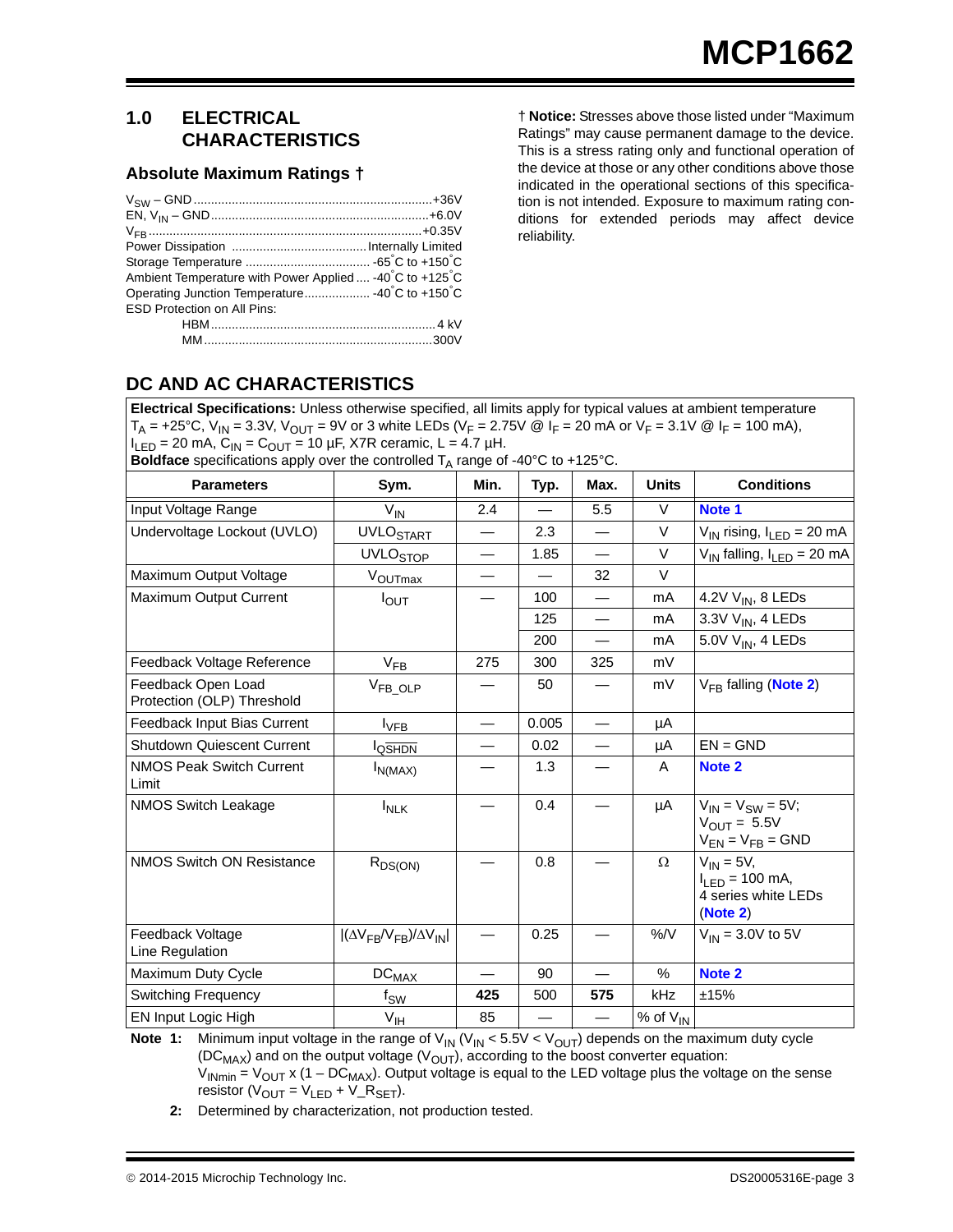# **DC AND AC CHARACTERISTICS (CONTINUED)**

**Electrical Specifications:** Unless otherwise specified, all limits apply for typical values at ambient temperature  $T_A = +25^{\circ}$ C, V<sub>IN</sub> = 3.3V, V<sub>OUT</sub> = 9V or 3 white LEDs (V<sub>F</sub> = 2.75V @ I<sub>F</sub> = 20 mA or V<sub>F</sub> = 3.1V @ I<sub>F</sub> = 100 mA),  $I_{LED} = 20$  mA,  $C_{IN} = C_{OUT} = 10 \mu F$ , X7R ceramic, L = 4.7  $\mu H$ .

**Boldface** specifications apply over the controlled  $T_A$  range of -40°C to +125°C.

|                                            | $\cdots$                   |      |       |      |                            |                                                              |
|--------------------------------------------|----------------------------|------|-------|------|----------------------------|--------------------------------------------------------------|
| <b>Parameters</b>                          | Sym.                       | Min. | Typ.  | Max. | <b>Units</b>               | <b>Conditions</b>                                            |
| EN Input Logic Low                         | $V_{IL}$                   |      |       | 7.5  | $\frac{1}{26}$ of $V_{IN}$ |                                                              |
| <b>EN Input Leakage Current</b>            | <b>ENLK</b>                |      | 0.025 |      | μA                         | $V_{EN} = 5V$                                                |
| Start-up Time                              | tss                        |      | 100   |      | μs                         | EN Low-to-High,<br>90% of $I_{LED}$<br>(Note 2, Figure 2-10) |
| <b>Thermal Shutdown</b><br>Die Temperature | $\mathsf{T}_{\mathsf{SD}}$ |      | 150   |      | °C                         |                                                              |
| Die Temperature Hysteresis                 | <b>SDHYS</b>               |      | 15    |      | °C                         |                                                              |

**Note 1:** Minimum input voltage in the range of  $V_{\text{IN}}$  ( $V_{\text{IN}}$  < 5.5V <  $V_{\text{OUT}}$ ) depends on the maximum duty cycle (DC<sub>MAX</sub>) and on the output voltage ( $V_{\text{OUT}}$ ), according to the boost converter equation:

 $V_{INmin}$  =  $V_{OUT}$  x (1 –  $DC_{MAX}$ ). Output voltage is equal to the LED voltage plus the voltage on the sense resistor ( $V_{OUT} = V_{LED} + V_{-}R_{SET}$ ).

**2:** Determined by characterization, not production tested.

# **TEMPERATURE SPECIFICATIONS**

**Electrical Specifications:** Unless otherwise specified, all limits apply for typical values at ambient temperature  $T_A = +25^{\circ}$ C, V<sub>IN</sub> = 3.0V, I<sub>OUT</sub> = 20 mA, V<sub>OUT</sub> = 12V, C<sub>IN</sub> = C<sub>OUT</sub> = 10 µF, X7R ceramic, L = 4.7 µH. **Boldface** specifications apply over the air-forced T<sub>A</sub> range of -40°C to +125°C.

| <b>Parameters</b>                              | Sym.                    | Min.  | Typ.  | Max.   | <b>Units</b> | <b>Conditions</b>   |
|------------------------------------------------|-------------------------|-------|-------|--------|--------------|---------------------|
| <b>Temperature Ranges</b>                      |                         |       |       |        |              |                     |
| <b>Operating Junction Temperature</b><br>Range | T,                      | -40   |       | $+125$ | °C           | <b>Steady State</b> |
| Storage Temperature Range                      | $\mathsf{T}_\mathsf{A}$ | $-65$ |       | $+150$ | °C           |                     |
| Maximum Junction Temperature                   | T,                      |       |       | $+150$ | °C           | Transient           |
| <b>Package Thermal Resistances</b>             |                         |       |       |        |              |                     |
| Thermal Resistance, 5L-SOT-23                  | $\theta_{JA}$           |       | 201.0 |        | °C/W         |                     |
| Thermal Resistance, 8L 2x3 TDFN                | $\theta_{JA}$           |       | 52.5  |        | °C/W         |                     |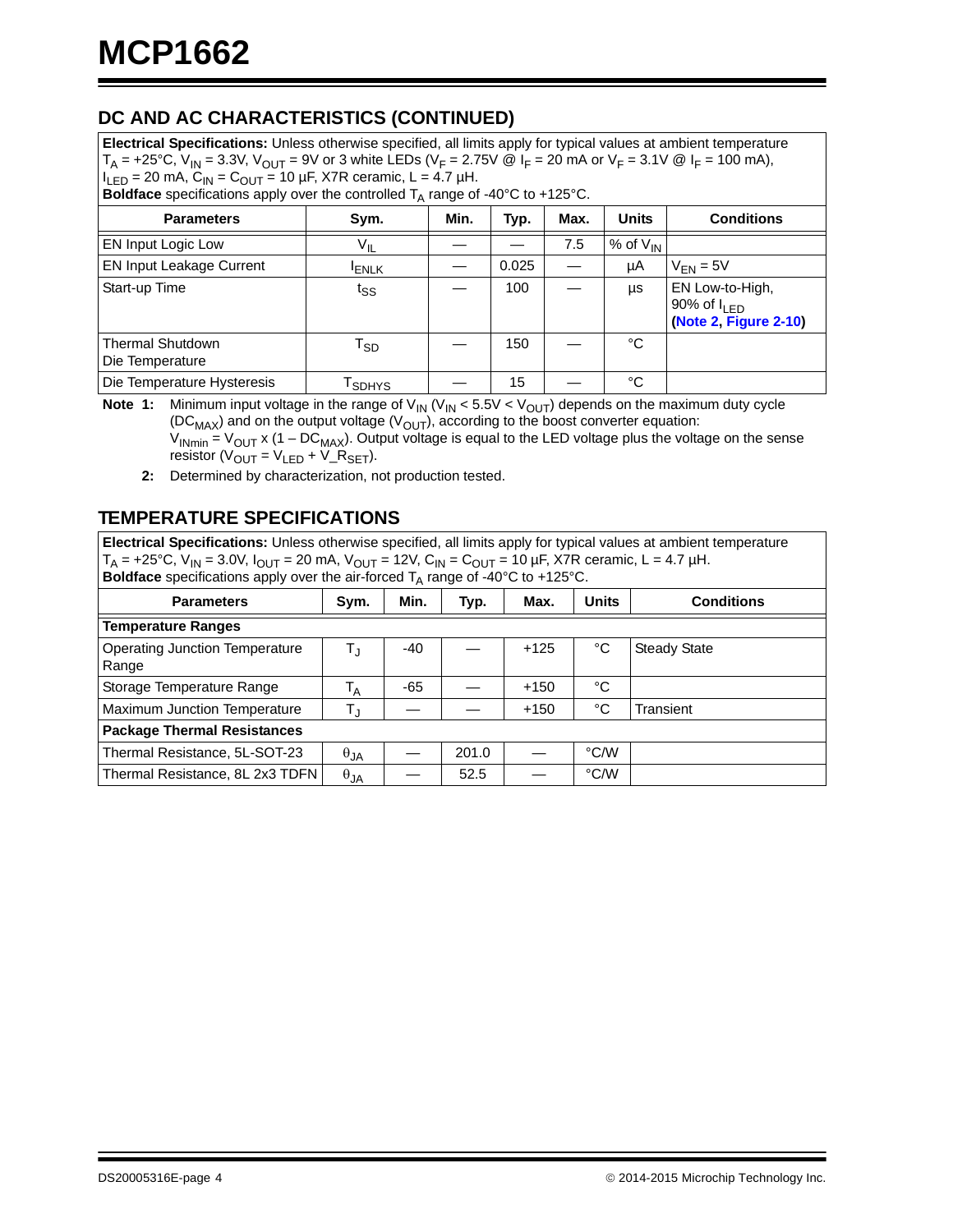# **2.0 TYPICAL PERFORMANCE CURVES**

**Note:** The graphs and tables provided following this note are a statistical summary based on a limited number of samples and are provided for informational purposes only. The performance characteristics listed herein are not tested or guaranteed. In some graphs or tables, the data presented may be outside the specified operating range (e.g., outside specified power supply range) and therefore outside the warranted range.

**Note:** Unless otherwise indicated:  $V_{\text{IN}} = 3.3V$ ,  $I_{\text{LED}} = 20$  mA,  $V_{\text{OUT}} = 12V$  or 4 white LEDs ( $V_F = 2.75V$  @  $I_F = 20$  mA or  $V_F = 3.1V \circledR I_F = 100 \text{ mA}$ ,  $C_{IN} = C_{OUT} = 10 \mu\text{F}$ , X7R ceramic, L = 4.7  $\mu$ H.



*FIGURE 2-1:*  $4$  *White LEDs,*  $I_{LED}$  *vs.*  $V_{IN}$ .







*FIGURE 2-3: 8 White LEDs, ILED vs. Ambient Temperature.*



*FIGURE 2-4: 4 White LEDs, Efficiency vs. ILED.*



*FIGURE 2-5: 8 White LEDs, Efficiency vs. ILED.*

<span id="page-4-0"></span>

2014-2015 Microchip Technology Inc. DS20005316E-page 5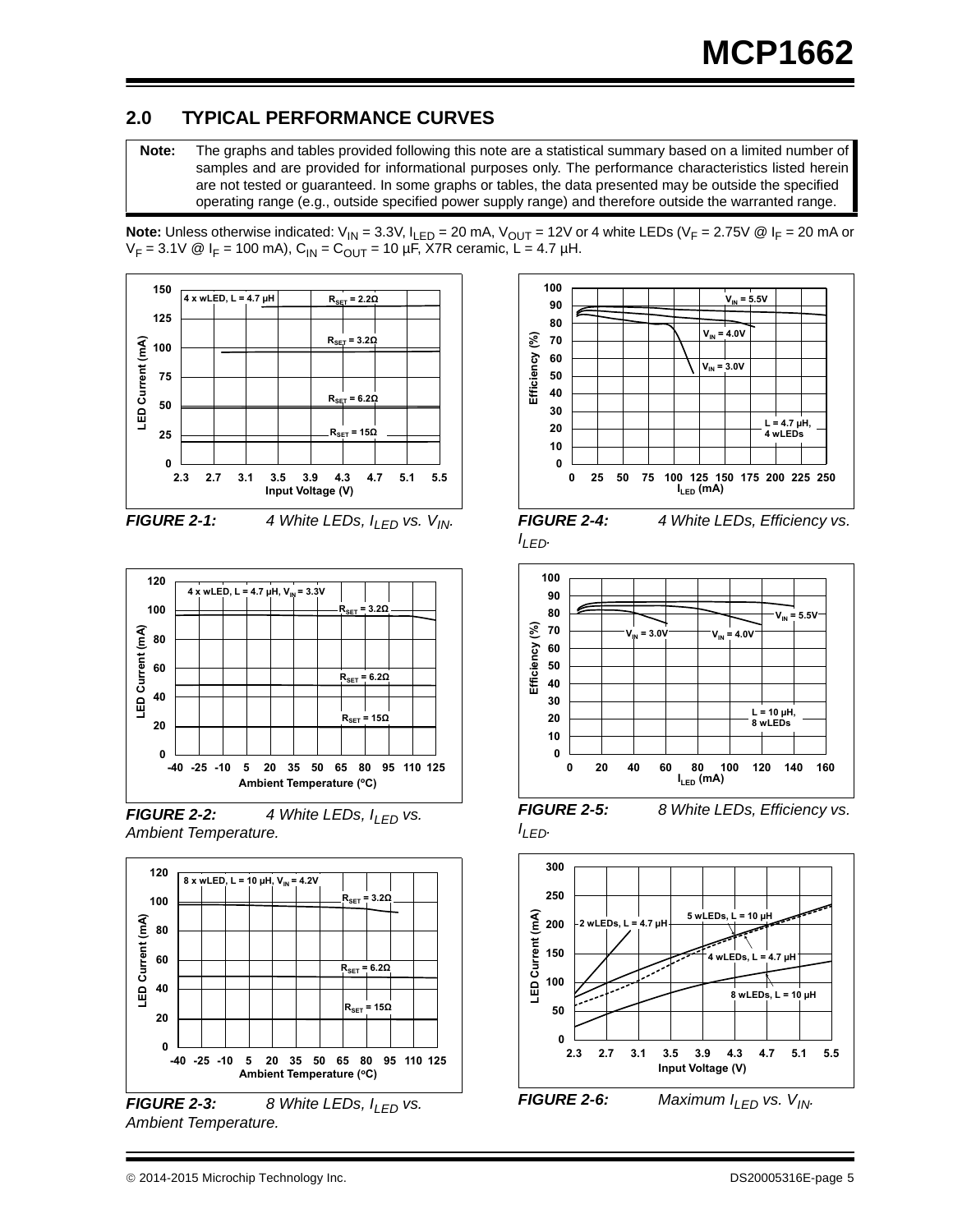**Note:** Unless otherwise indicated:  $V_{IN}$  = 3.3V,  $I_{LED}$  = 20 mA,  $V_{OUT}$  = 12V or 4 white LEDs ( $V_F$  = 2.75V @  $I_F$  = 20 mA or  $V_F = 3.1V \& I_F = 100 \text{ mA}$ ,  $C_{IN} = C_{OUT} = 10 \mu\text{F}$ , X7R ceramic, L = 4.7  $\mu$ H.



*FIGURE 2-7: Undervoltage Lockout (UVLO) vs. Ambient Temperature.*



<span id="page-5-1"></span>*FIGURE 2-8: Shutdown Quiescent Current,*  $I_{Q\overline{SHDN}}$ , vs.  $V_{IN}$  (EN = GND).



**FIGURE 2-9:** Switching Frequency,  $f_{SW}$ *vs. Ambient Temperature.*



<span id="page-5-2"></span><span id="page-5-0"></span>*FIGURE 2-10: Soft Start Time vs. Number of LEDs.*



<span id="page-5-3"></span>*FIGURE 2-11: Start-Up When*   $V_{IN} = V_{ENABLE}$ .



<span id="page-5-4"></span>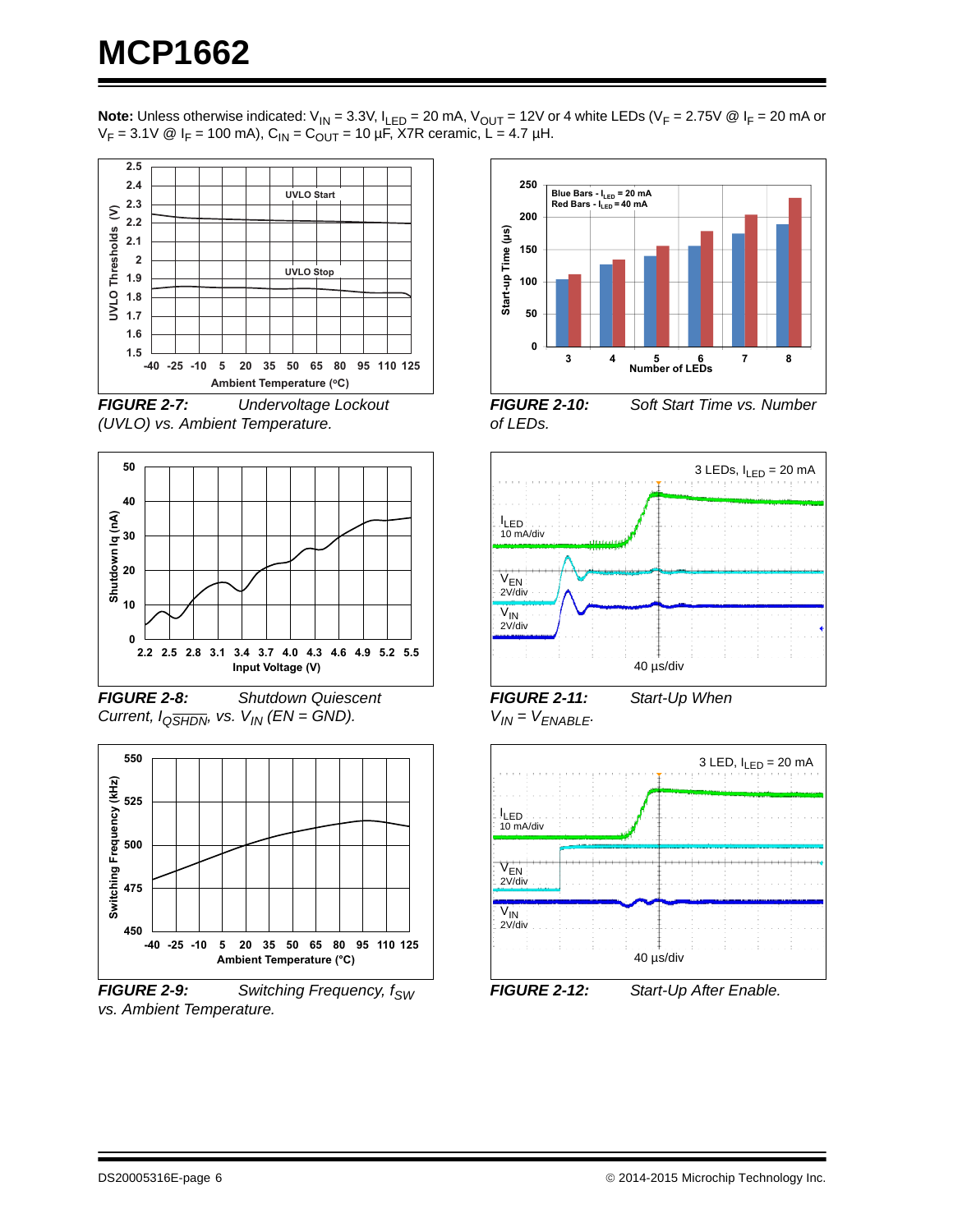**Note:** Unless otherwise indicated: V<sub>IN</sub> = 3.3V, I<sub>LED</sub> = 20 mA, V<sub>OUT</sub> = 12V or 4 white LEDs (V<sub>F</sub> = 2.75V @ I<sub>F</sub> = 20 mA or  $V_F = 3.1 V \text{ @ } I_F = 100 \text{ mA}$ ),  $C_{IN} = C_{OUT} = 10 \text{ µF}$ , X7R ceramic, L = 4.7  $\mu$ H.



*FIGURE 2-13: 100 Hz PWM Dimming, 15% Duty Cycle.*



*FIGURE 2-14: 100 Hz PWM Dimming, 85% Duty Cycle.*



*FIGURE 2-15: Open Load (LED Fail or FB to GND) Response.*



*FIGURE 2-16: 3.3V Input, 20 mA 3 White LEDs PWM Discontinuous Mode Waveforms.*



*FIGURE 2-17: 3.3V Input, 100 mA 3 White LEDs PWM Continuous Mode Waveforms.*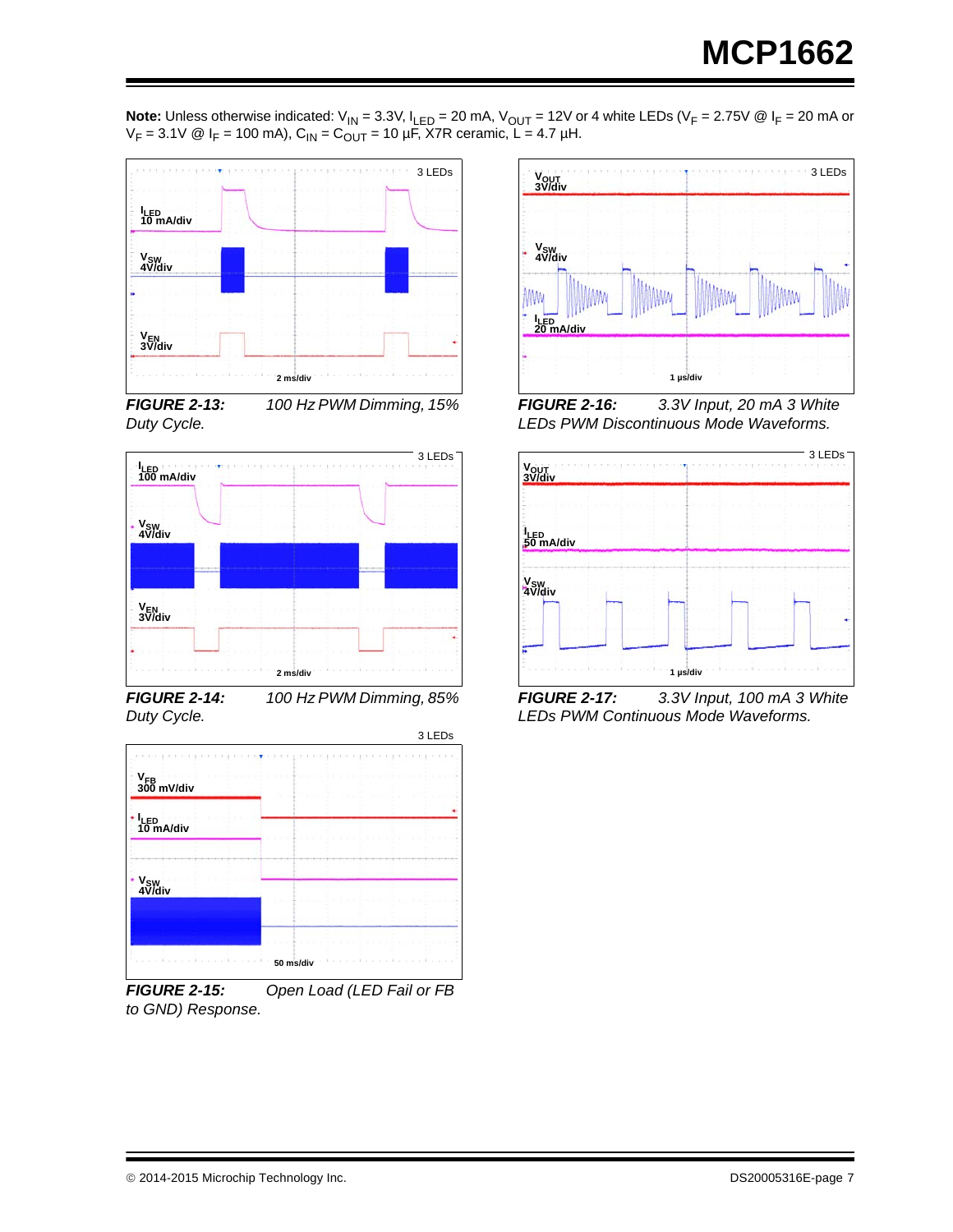# **3.0 PIN DESCRIPTIONS**

The descriptions of the pins are listed in [Table 3-1.](#page-7-0)

| .                               | .  950 - 150 - 150 - 1     |            |                                                       |
|---------------------------------|----------------------------|------------|-------------------------------------------------------|
| <b>MCP1662</b><br><b>SOT-23</b> | <b>MCP1662</b><br>2x3 TDFN | Symbol     | <b>Description</b>                                    |
| 3                               |                            | $V_{FB}$   | Feedback Voltage Pin                                  |
|                                 | 2                          | $S_{GND}$  | Signal Ground Pin                                     |
|                                 | 3                          | <b>SW</b>  | Switch Node, Boost Inductor Input Pin                 |
|                                 | 4, 6                       | NC.        | Not Connected                                         |
| 5                               | 5                          | $V_{IN}$   | Input Voltage Pin                                     |
|                                 |                            | $P_{GND}$  | Power Ground Pin                                      |
| 4                               | 8                          | EN         | Enable Control Input Pin                              |
|                                 | 9                          | EP.        | Exposed Thermal Pad (EP); must be connected to Ground |
| 2                               |                            | <b>GND</b> | Ground Pin                                            |

#### <span id="page-7-0"></span>**TABLE 3-1: PIN FUNCTION TABLE**

# **3.1** Feedback Voltage Pin (V<sub>FB</sub>)

The  $V_{FB}$  pin is used to regulate the voltage across the  $R_{\text{SFT}}$  sense resistor to 300 mV to keep the output LED current in regulation. Connect the cathode of the LED to the  $V_{FR}$  pin.

# **3.2** Signal Ground Pin (S<sub>GND</sub>)

The signal ground pin is used as a return for the integrated reference voltage and error amplifier. The signal ground and power ground must be connected externally in one point.

# **3.3 Switch Node Pin (SW)**

Connect the inductor from the input voltage to the SW pin. The SW pin carries inductor current and has a typical value of 1.3A peak. The integrated N-Channel switch drain is internally connected to the SW node.

# **3.4 Not Connected (NC)**

This is an unconnected pin.

# **3.5 Power Supply Input Voltage Pin (VIN)**

Connect the input voltage source to  $V_{1N}$ . The input source should be decoupled from GND with a 4.7 µF minimum capacitor.

# **3.6 Power Ground Pin (P<sub>GND</sub>)**

The power ground pin is used as a return for the high-current N-Channel switch. The P<sub>GND</sub> and S<sub>GND</sub> pins are connected externally. The signal ground and power ground must be connected externally in one point.

# **3.7 Enable Pin (EN)**

The EN pin is a logic-level input used to enable or disable device switching and lower quiescent current while disabled. A logic high (>85% of  $V_{IN}$ ) will enable the regulator output. A logic low ( $< 7.5\%$  of  $V_{IN}$ ) will ensure that the regulator is disabled.

# **3.8 Exposed Thermal Pad (EP)**

There is no internal electrical connection between the Exposed Thermal Pad (EP) and the  $S_{GND}$  and  $P_{GND}$ pins. They must be connected to the same potential on the Printed Circuit Board (PCB).

# **3.9 Ground Pin (GND)**

The ground or return pin is used for circuit ground connection. The length of the trace from the input cap return, the output cap return and the GND pin must be as short as possible to minimize noise on the GND pin. The 5-lead SOT-23 package uses a single ground pin.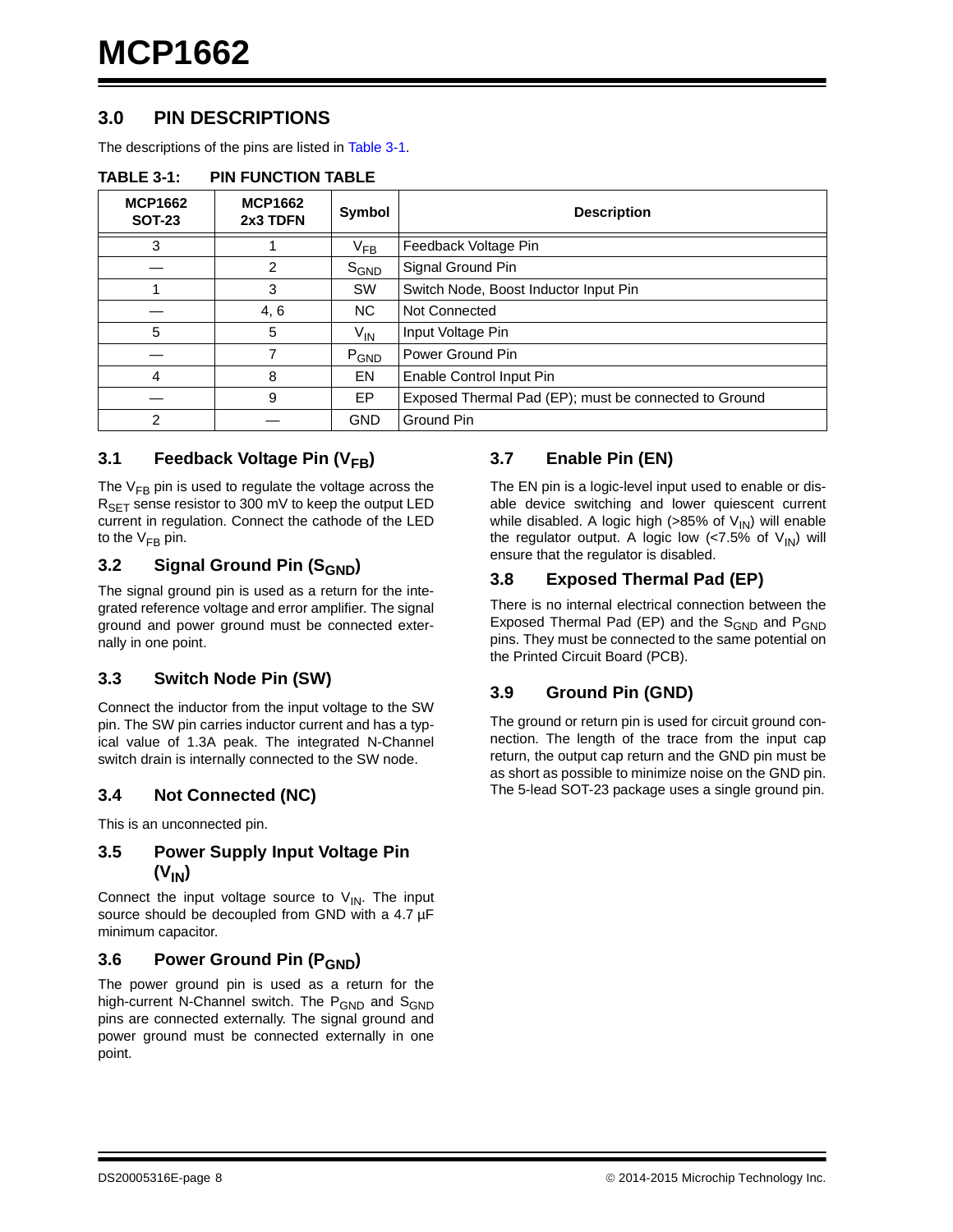# **4.0 DETAILED DESCRIPTION**

#### **4.1 Device Overview**

The MCP1662 device is a fixed-frequency, synchronous step-up converter, with a low-voltage reference of 300 mV, optimized to keep the output current constant by regulating the voltage across the feedback resistor  $(R<sub>SET</sub>)$ . The MCP1662 integrates a peak current mode architecture. It delivers high-efficiency conversion for an LED lighting application when it is powered by twoor three-cell alkaline, lithium, NiMH, NiCd, or single-cell Lithium-Ion batteries. The maximum input voltage is 5.5V. A high level of integration lowers total system cost, eases implementation and reduces board area.

The conventional boost converter with a high-voltage reference has a high-voltage drop across the LED series current limit resistor. The power dissipated in this resistor, which is usually in series with the LED string, reduces the total efficiency conversion of an LED driver solution. Therefore, the voltage drop on the sense resistor  $(R_{\text{SET}})$  that is used to regulate the LED current must be low. In the case of MCP1662, the  $V_{FB}$  value is 300 mV.

The device features controlled start-up voltage (UVLO $_{\text{STAT}}$  = 2.3V) and open load protection, in case the LED fails or a short circuit of the  $V_{FB}$  pin to GND occurs. If the  $V_{FB}$  voltage drops to 50 mV typical, the device stops switching and the output voltage will be equal to the input voltage (minus a diode drop voltage). This feature prevents damage to the device and LEDs when there is an accidental drop in voltage.

The 800 m $\Omega$ , 36V integrated switch is protected by the 1.3A cycle-by-cycle inductor peak current limit operation. When the Enable pin is pulled to ground (EN = GND), the device stops switching, enters into Shutdown mode and consumes less than 50 nA of input current [\(Figure 2-8](#page-5-1)).

#### **4.2 Functional Description**

The MCP1662 is a compact, high-efficiency, fixed 500 kHz frequency, step-up DC-DC converter. It operates as a constant current generator for applications powered by two- or three-cell alkaline or lithium Energizer® batteries, or three-cell NiCd or NiMH batteries, or one-cell Lithium-Ion or Li-Polymer batteries.

[Figure 4-1](#page-9-0) depicts the functional block diagram of the MCP1662. It incorporates a Current mode control scheme, in which the PWM ramp signal is derived from the NMOS power switch current ( $V_{\text{SFNSF}}$ ). This ramp signal adds a slope ramp compensation signal  $(V_{RAMP})$ and is compared to the output of the error amplifier  $(V_{\text{FRRROR}})$  to control the "on" time of the power switch.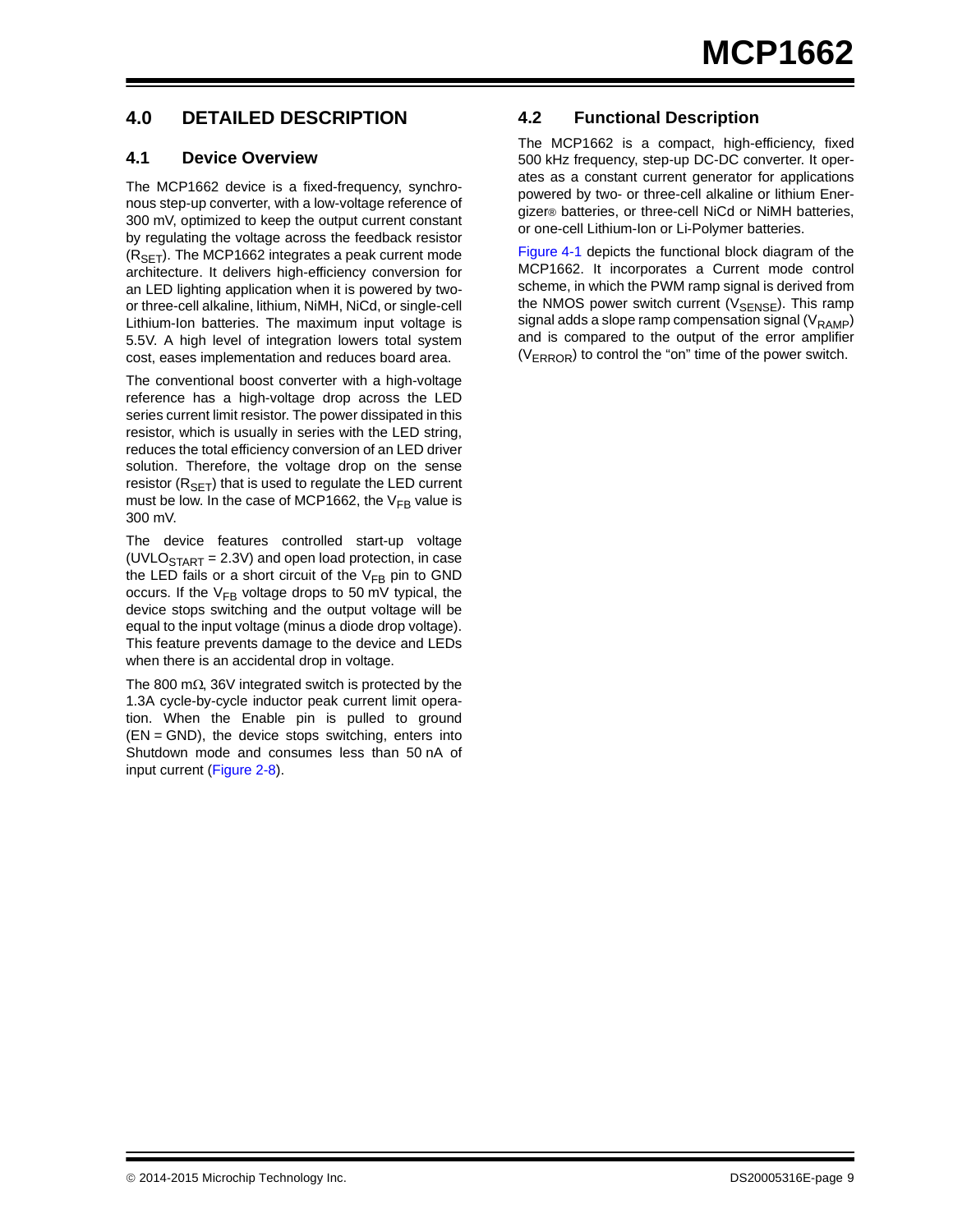<span id="page-9-0"></span>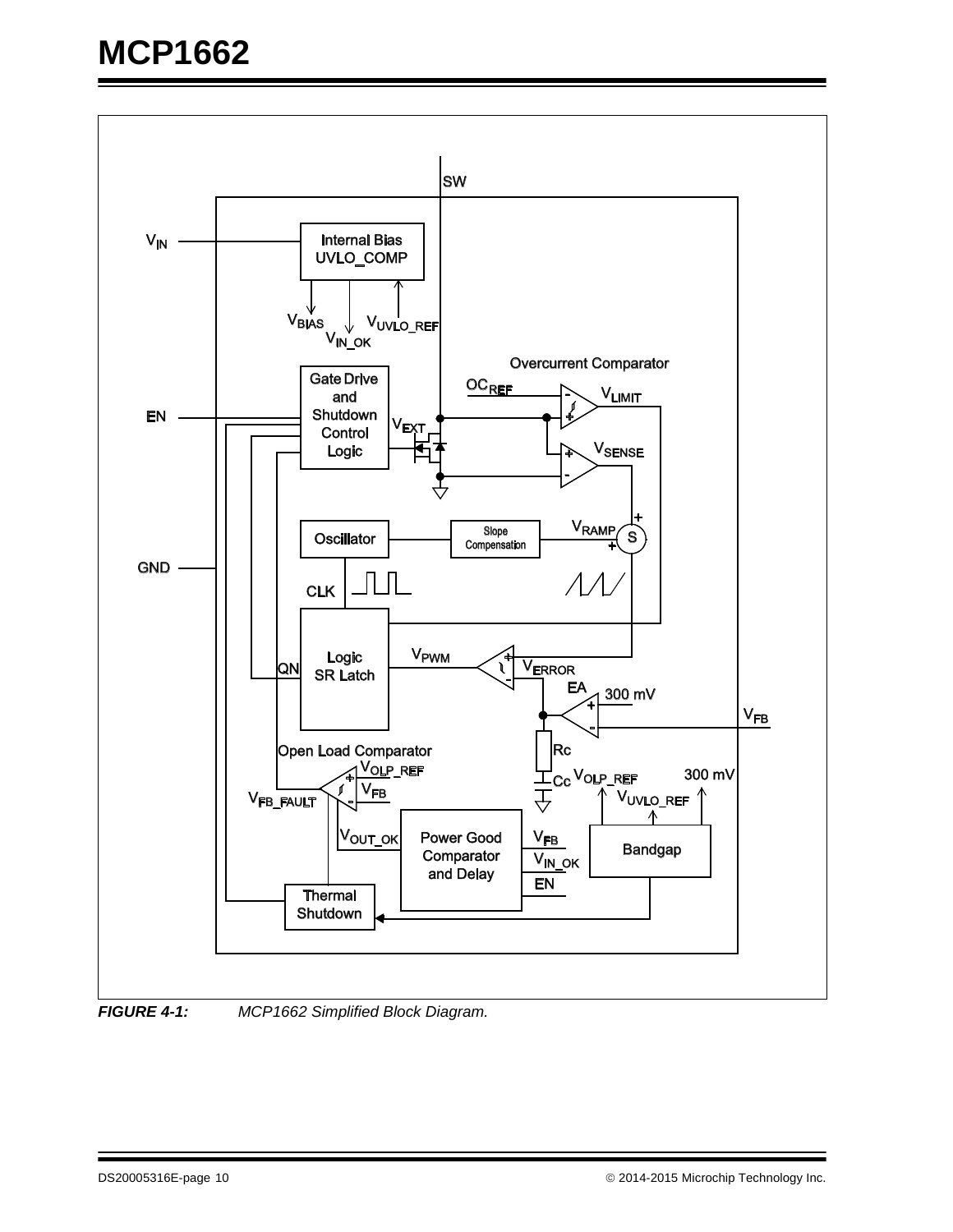#### 4.2.1 INTERNAL BIAS

The MCP1662 gets its bias from  $V_{IN}$ . The  $V_{IN}$  bias is used to power the device and drive circuits over the entire operating range.

#### <span id="page-10-0"></span>4.2.2 START-UP

The MCP1662 is capable of starting from two alkaline cells. MCP1662 starts switching at approximately 2.3V typical for a light load current. Once started, the device will continue to operate down to 1.85V, typical.

The start-up time is dependent on the LED's current, on the number of LEDs connected at output, and on the output capacitor value (see [Figure 2-10](#page-5-0)).

Due to the direct path from input to output, in the case of pulsing enable applications (EN voltage switches from low-to-high) the output capacitor is already charged and the output starts from a value close to the input voltage.

The internal oscillator has a delayed start to let the output capacitor completely charge to the input voltage value.

#### 4.2.3 UNDERVOLTAGE LOCKOUT (UVLO)

MCP1662 features an UVLO which prevents fault operation below 1.85V typical, which corresponds to the value of two discharged alkaline batteries.

Essentially, there is a hysteresis comparator which monitors  $V_{IN}$  at the reference voltage derived from the bandgap.

The device starts its normal operation at 2.3V typical input, which corresponds to the voltage value of two rechargeable Ni-MH or Ni-Cd cells. A hysteresis is set to avoid input transients (temporary  $V_{IN}$  drop), which might trigger the lower UVLO threshold and restart the device.

When the input voltage is below the UVLO $_{\text{STAT}}$ threshold, the device is operating with limited specification.

#### 4.2.4 ENABLE PIN

The MCP1662 device enables switching when the EN pin is set high. The device is put into Shutdown mode when the EN pin is set low. To enable the boost converter, the EN voltage level must be greater than 85% of the  $V_{IN}$  voltage. To disable the boost converter, the EN voltage must be less than 7.5% of the  $V_{IN}$  voltage.

#### 4.2.4.1 Shutdown Mode. Input to Output Path (EN = GND)

In Shutdown mode, the MCP1662 device stops switching and all internal control circuitry is switched off. The input voltage will be bypassed to output through the inductor and the Schottky diode.

While the device stops switching,  $V_{\text{OUT}}$  is equal to the output capacitor voltage, which slowly discharges on the leak path (from  $V_{\text{OUT}}$  to a value close to  $V_{\text{IN}}$ ) after the LEDs are turned off.

In Shutdown mode, the current consumed by the MCP1662 device from batteries is very low (below 50 nA over  $V_{IN}$  range; see [Figure 2-8\)](#page-5-1).

#### 4.2.5 PWM MODE OPERATION

The MCP1662 operates as a fixed-frequency, non-synchronous converter. The switching frequency is maintained with a precision oscillator at 500 kHz.

Lossless current sensing converts the peak current signal to a voltage ( $V_{\text{SENSE}}$ ) and adds it to the internal slope compensation ( $V_{\text{RAMP}}$ ). This summed signal is compared to the voltage error amplifier output ( $V_{FR}$ .  $_{ROR}$ ) to provide a peak current control signal ( $V_{\text{PWM}}$ ) for the PWM. The slope compensation signal depends on the input voltage. Therefore, the converter provides the proper amount of slope compensation to ensure stability. The peak limit current is set to 1.3A.

# <span id="page-10-1"></span>4.2.6 INTERNAL COMPENSATION

The error amplifier, with its associated compensation network, completes the closed-loop system by comparing the output voltage to a reference at the input of the error amplifier and by feeding the amplified signal to the control input of the inner current loop. The compensation network provides phase leads and lags at appropriate frequencies to cancel excessive phase lags and leads of the power circuit. All necessary compensation components and slope compensation are integrated.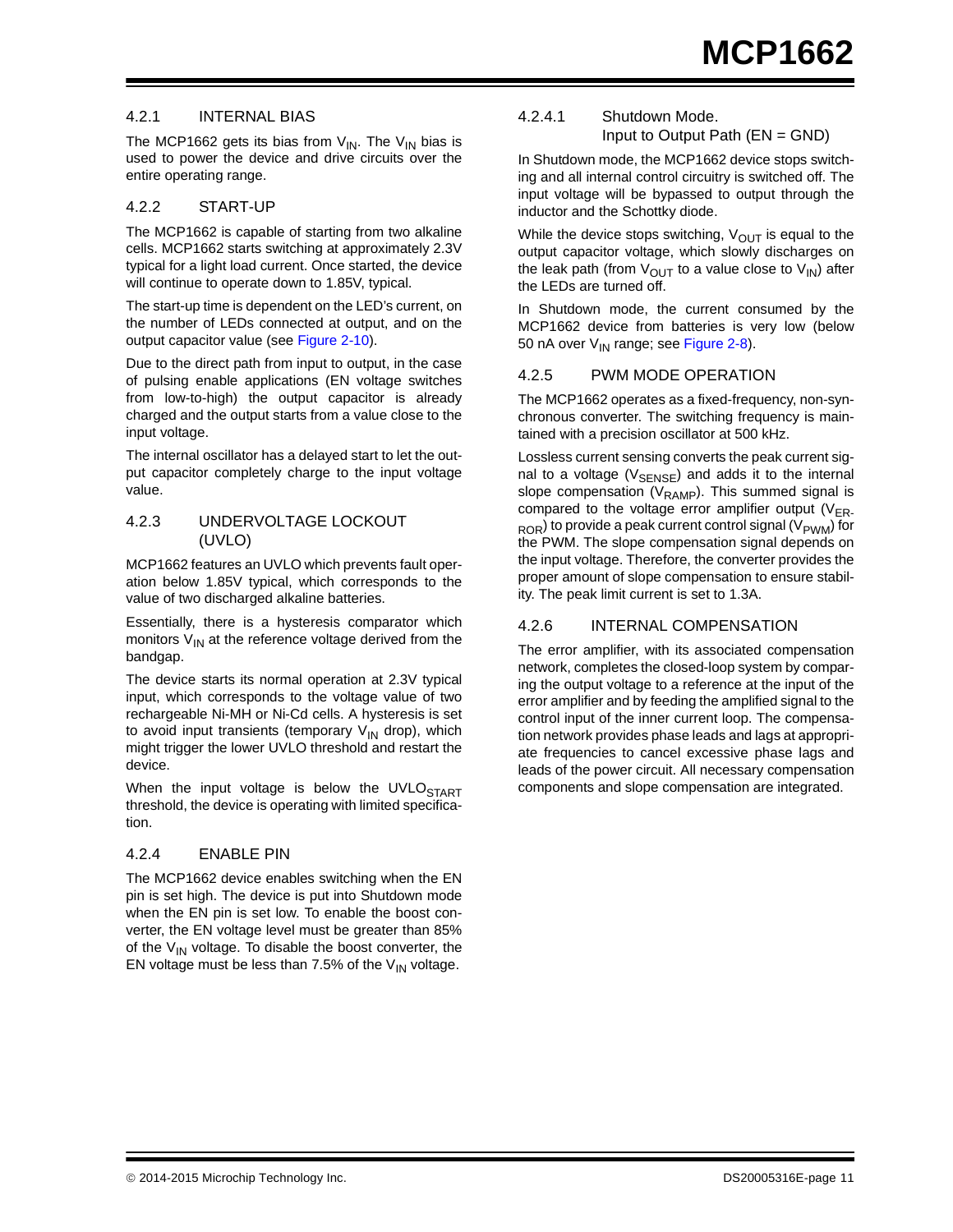#### 4.2.7 OPEN LOAD PROTECTION (OLP)

An internal  $V_{FB}$  fault signal turns off the PWM signal  $(V_{\text{EXT}})$  when output goes out of regulation and one of the following occurs:

- open load (LED string fails)
- short circuit of the feedback pin to GND

In any of the above events, for a regular integrated circuit (IC) without any protection implemented, the  $V_{FB}$ voltage drops to ground potential, its N-channel transistor is forced to switch at full duty cycle and  $V_{\text{OUT}}$  rises. This fault event may cause the SW pin to exceed its maximum voltage rating and may damage the boost regulator IC, its external components and the LEDs. To avoid these, MCP1662 has implemented an open load protection (OLP) which turns off PWM switching when such a condition is detected. There is an overvoltage comparator with 50 mV reference which monitors the  $V_{FR}$  voltage.

If the OLP event occurs with the input voltage below the UVLO $_{\text{STAT}}$  threshold and V<sub>FB</sub> remains under 50 mV due to weak input (discharged batteries) or an overload condition, the device latches its output; it resumes after power-up.

The OLP comparator is disabled during start-up sequences and thermal shutdown. Because the OLP comparator is turned off during start-up, care must be taken when using PWM dimming on the EN pin, as this might damage the device if a fault event occurs.

#### 4.2.8 OVERCURRENT LIMIT

The MCP1662 device uses a 1.3A cycle-by-cycle input current limit to protect the N-channel switch. There is an overcurrent comparator which resets the drive latch when the peak of the inductor current reaches the limit. In current limitation, the output voltage and load current start dropping.

#### <span id="page-11-0"></span>4.2.9 OUTPUT SHORT CIRCUIT **CONDITION**

Like all non-synchronous boost converters, the MCP1662 inductor current will increase excessively during a short circuit on the converter's output. A short circuit on the output will cause the diode rectifier to fail, the inductor's temperature to rise, and the saturation current to decrease, further increasing the peak current. When the diode fails, the SW pin becomes a high-impedance node: it remains connected only to the inductor and the resulting excessive ringing may cause damage to the MCP1662 device.

#### 4.2.10 OVERTEMPERATURE PROTECTION

Overtemperature protection circuitry is integrated into the MCP1662 device. This circuitry monitors the device junction temperature and shuts the device off if the temperature exceeds +150° C. The device will automatically restart when the junction temperature drops by 15° C. The OLP is disabled during an overtemperature condition.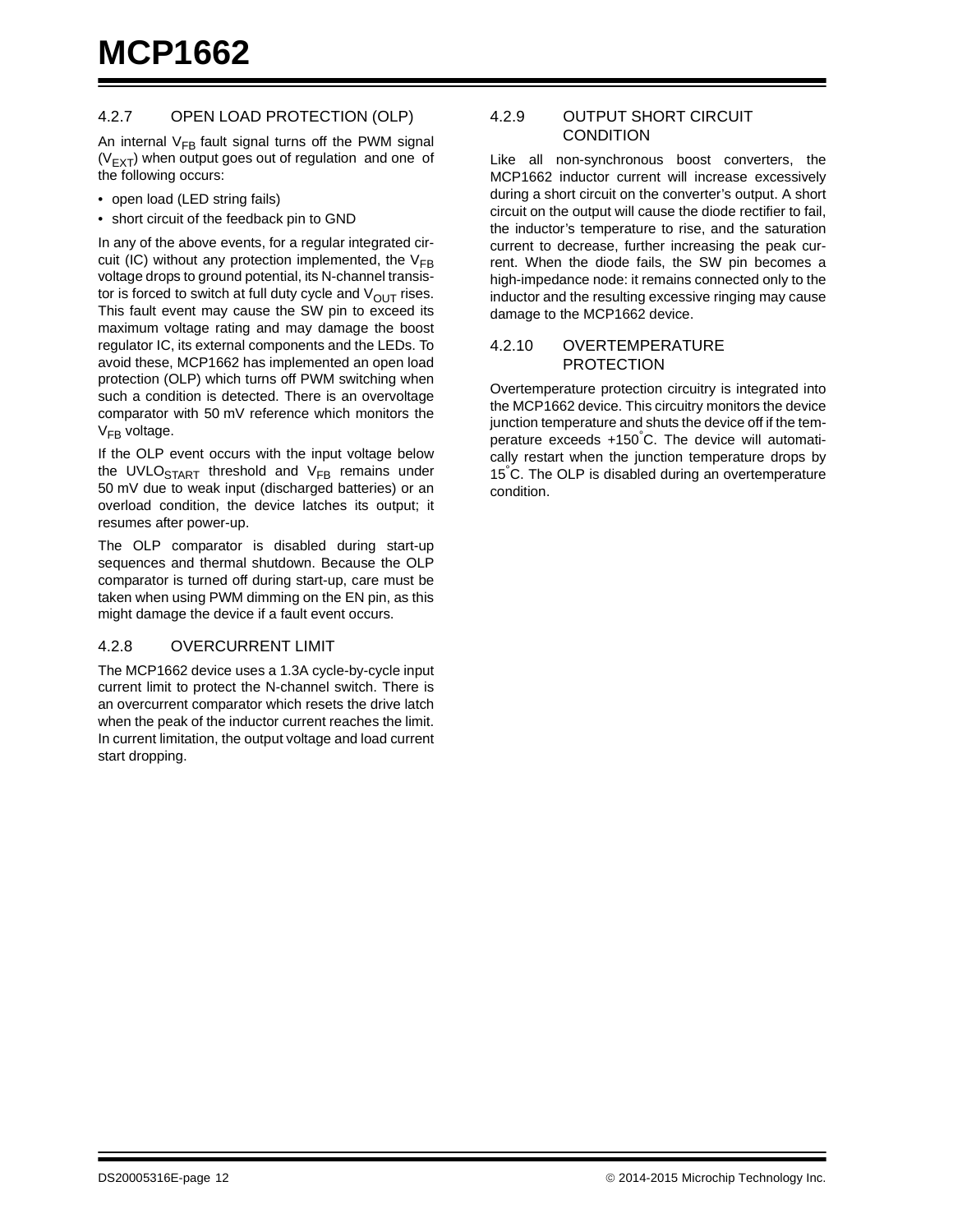# **5.0 APPLICATION INFORMATION**

# **5.1 Typical Applications**

The MCP1662 non-synchronous boost LED current regulator operates over a wide output range, up to 32V, which allows it to drive up to 10 LEDs in series connection. The input voltage ranges from 2.4V to 5.5V. The device operates down to 1.85V with limited specification. The UVLO typical thresholds are set to 2.3V when  $V_{1N}$  is ramping and to 1.85V when  $V_{1N}$  is falling. Output current capability increases with the input voltage and is limited by the 1.3A typical peak input current limit. Typical characterization curves in this data sheet are presented to display the typical output current capability.

# **5.2 LED Brightness Control**

#### 5.2.1 ADJUSTABLE CONSTANT CURRENT CALCULATIONS

To calculate the resistor value to set the LED current, use [Equation 5-1,](#page-12-0) where  $R_{\text{SET}}$  is connected to  $V_{FB}$  and GND. The reference voltage,  $V_{FB}$ , is 300 mV. The calculated current does not depend on the number of LEDs in the string.

 $=\frac{FB}{I_{LED}}$ 

#### <span id="page-12-0"></span>**EQUATION 5-1:**

 $R_{SET} = \frac{V_{FB}}{I}$ 

#### **EXAMPLE 1:**

 $V_{FB}$  = 300 mV  $I_{LED}$  = 25 mA  $R_{\text{SFT}} = 12\Omega$ 

#### **EXAMPLE 2:**

 $V_{FB}$  = 300 mV  $I_{\text{LED}}$  = 100 mA  $R_{\text{SET}}$  = 30

The power dissipated on the  $R_{\text{SET}}$  resistor is very low and equal to  $V_{FB}$  x  $I_{LED}$ . For  $I_{LED}$  = 100 mA, the power dissipated on the sense resistor is 30 mW and the efficiency of the conversion is high.

#### 5.2.2 PWM DIMMING

LED brightness can also be controlled by setting the maximum current for the LED string (using [Equation 5-1](#page-12-0)) and by lowering it in small steps with a variable duty cycle PWM signal applied to the EN pin. The maximum frequency for dimming is limited by the start-up time, which varies with the LED current. By varying the duty cycle of the signal applied on the EN pin (from 0 to 100%), the LED current is changing linearly.

#### 5.2.3 OUTPUT CURRENT CAPABILITY. MINIMUM INPUT VOLTAGE

The maximum device output current is dependent on the input and output voltage. As there is a 1.3A inductor peak current limit, output current can go out of regulation before reaching the maximum duty cycle. (Note that, for boost converters, the average inductor current is equal to the input current.) Characterization graphs show device limits.

The maximum number of LEDs (nLED in [Equation 5-2\)](#page-12-1) that can be placed in series and be driven is dependent on the maximum LED forward voltage ( $V_{Fmax}$ ) and LED current set by the  $R_{\text{SET}}$  resistor. The voltage at the output of the MCP1662, plus a margin, should be below 36V. Consider that  $V_{Fmax}$  has some variation over the operating temperature range and that the LED data sheet must be reviewed for the correct data to be introduced in [Equation 5-2.](#page-12-1) A maximum of 10 white LEDs in series connection can be driven safely.

#### <span id="page-12-1"></span>**EQUATION 5-2:**

$$
((V_{Fmax} \times nLED) + V_{FB}) < 36V
$$

Characterization graphs show the maximum current the device can supply according to the number of LEDs at the output.

For example, to ensure a 100 mA load current for 4 LEDs (output equal to approximately 12V), a minimum of 3.1V input voltage is necessary. If an application requires driving 8 LEDs and is powered by one Li-Ion battery ( $V_{IN}$  from 3.3V to 4.2V), the LED current the MCP1662 device can regulate is close to 75 mA ([Figure 2-6\)](#page-4-0).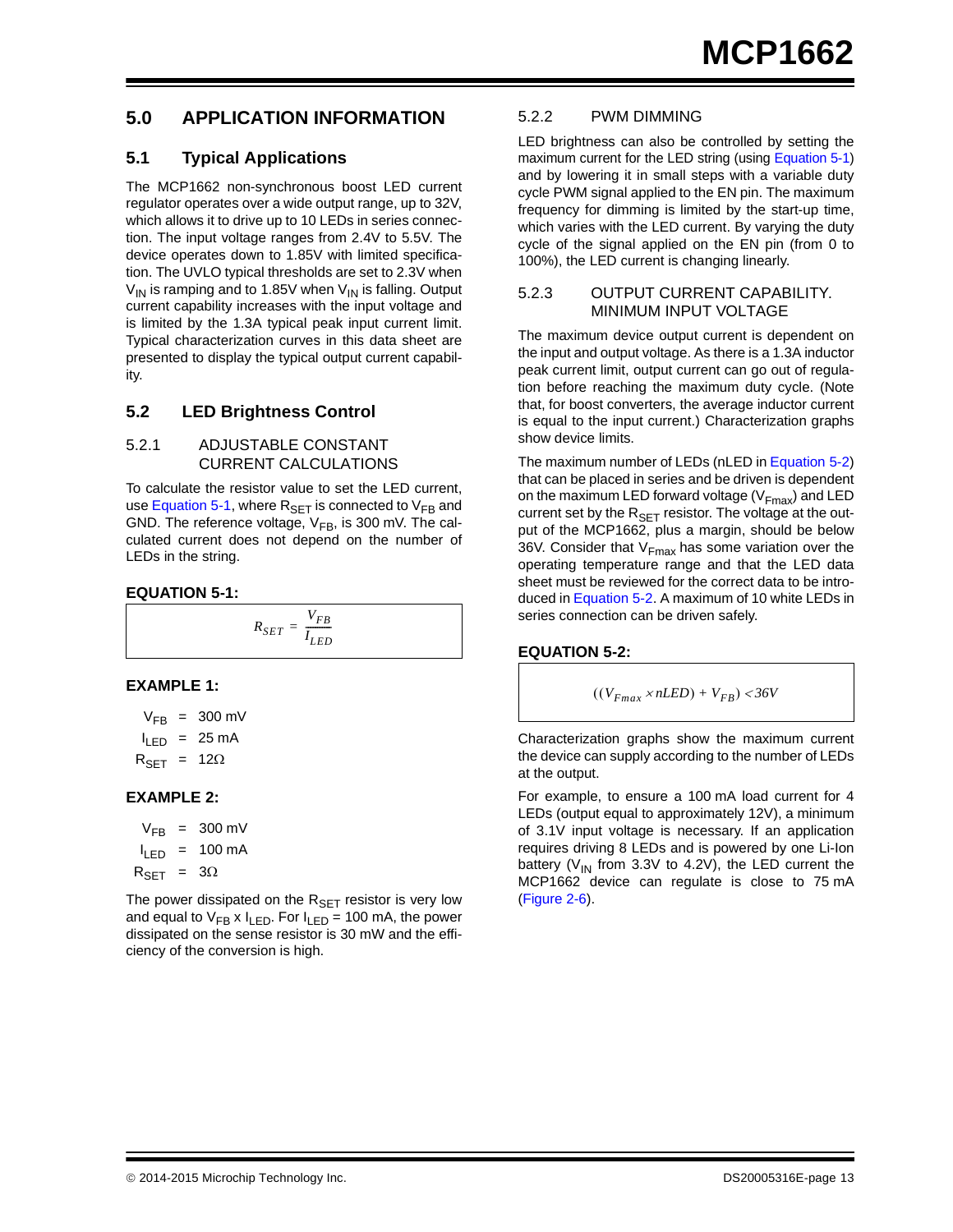#### 5.2.4 OPEN LOAD PROTECTION

The MCP1662 device features an open load protection (OLP) in case the LED is disconnected from the output line. If the voltage on the  $V_{FB}$  pin drops below 50 mV, the device stops switching and prevents overvoltage on the output and SW pin, and excessive current into LEDs.

OLP is not enabled during start-up and thermal shutdown events. Since OLP is not enabled during these events, a PWM dimming application on the EN pin needs extra overvoltage circuits such as a Zenner diode connected in parallel with the LED string.

#### <span id="page-13-1"></span>**5.3 Input Capacitor Selection**

The boost input current is smoothed by the boost inductor, reducing the amount of filtering necessary at the input. Some capacitance is recommended to provide decoupling from the source and to ensure that the input does not drop excessively during switching transients. Because MCP1662 is rated to work at an ambient temperature of up to 125°C, low ESR X7R ceramic capacitors are well suited since they have a low temperature coefficient and small size. For use within a limited temperature range of up to 85°C, an X5R ceramic capacitor can be used. For light load applications, 4.7 µF of capacitance is sufficient at the input. For high-power applications that have high source impedance or long leads, using a 10–20 µF input capacitor is recommended. When the device is working below a 3.0V input with high LED current, additional input capacitance can be added to provide a stable input voltage  $(3 \times 10 \,\mu\text{F}$  or  $33 \,\mu\text{F})$  due to high input current demand. The input capacitor must be rated at a minimum of 6.3V. For MLCC ceramic capacitors and X7R or X5R capacitors, capacitance varies over the operating temperature or the DC bias range. Usually, there is a drop down to 50% of capacitance. Review the capacitor manufacturer data sheet to see how rated capacitance varies over these conditions.

[Table 5-1](#page-13-0) contains the recommended range for the input capacitor value.

#### **5.4 Output Capacitor Selection**

The output capacitor helps provide a stable output voltage and smooth load current during sudden load transients and reduces the LED current ripple. Ceramic capacitors are well suited for this application (X5R and X7R). The output capacitor ranges from 4.7 µF in case of light loads and static applications, and up to 20 µF for hundreds of mA LED current applications.

As mentioned in [Section 5.3, Input Capacitor Selection](#page-13-1) X7R or X5R capacitance varies over the operating temperature or the DC bias range. With a voltage applied at the maximum DC rating, capacitance might drop down to half. This might affect the stability or limit the output power. Capacitance drop over the entire temperature range is less than 20%. Users must carefully select the DC voltage rating (DCV $_{\text{RATE}}$ ) for the output capacitor according to Equation [5-3](#page-13-2) or [5-4](#page-13-3):

#### <span id="page-13-2"></span>**EQUATION 5-3:**

$$
DCV_{RATE} > ((V_{Fmax} \times nLED) + V_{FB})
$$

OR

#### <span id="page-13-3"></span>**EQUATION 5-4:**

$$
DCV_{RATE} > V_{OUTmax}
$$

[Table 5-1](#page-13-0) contains the recommended range for the input and output capacitor value.

<span id="page-13-0"></span>

|  | <b>TABLE 5-1:</b> | <b>CAPACITOR VALUE RANGE</b> |
|--|-------------------|------------------------------|
|--|-------------------|------------------------------|

|                | $\mathbf{C_{IN}}$ | $c_{\text{out}}$ |
|----------------|-------------------|------------------|
| <b>Minimum</b> | иF<br>4.7         | 4.7 µF           |
| <b>Maximum</b> |                   | шE               |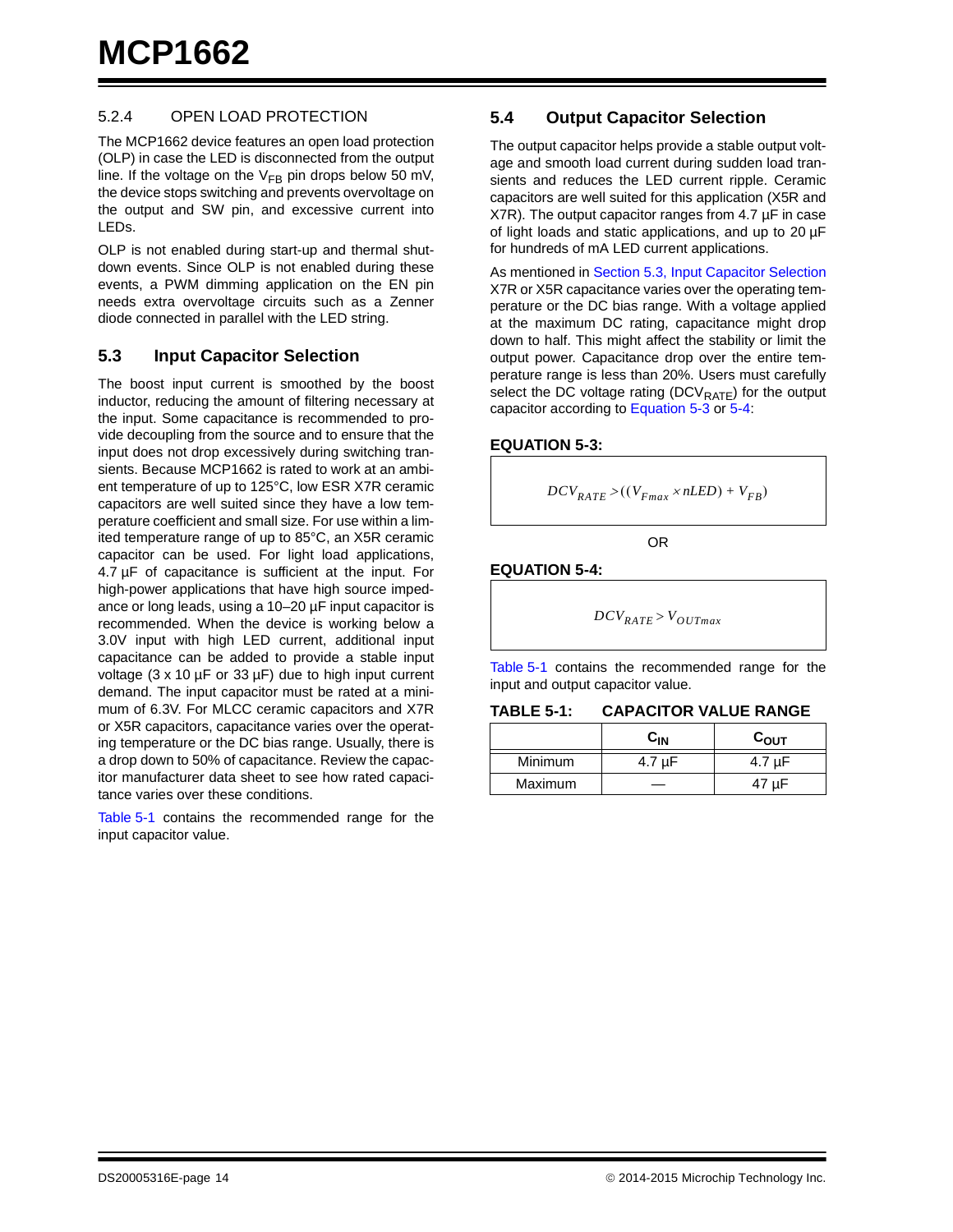# **5.5 Inductor Selection**

The MCP1662 device is designed to be used with small surface mount inductors; the inductance value can range from 4.7 µH to 10 µH. An inductance value of 4.7 µH is recommended for output voltages below 15V (4 or 5 LEDs in series connection). For higher output voltages, up to 32V (from 5 to a maximum of 10 LEDs), an inductance value of 10 µH is optimum.

| <b>TABLE 5-2:</b> | <b>MCP1662 RECOMMENDED</b> |
|-------------------|----------------------------|
|                   | <b>INDUCTORS FOR BOOST</b> |
|                   | <b>CONVERTER</b>           |

| <b>Part Number</b>      | Value<br>(µH) | <b>DCR</b><br>$\Omega$ (typ) | $I_{\mathbf{SAT}}$<br>(A) | Size<br>WxLxH (mm) |
|-------------------------|---------------|------------------------------|---------------------------|--------------------|
| Coilcraft               |               |                              |                           |                    |
| MSS5131-472             | 4.7           | 0.038                        | 1.42                      | 5.1x5.1x3.1        |
| XFL4020-472             | 4.7           | 0.057                        | 2.7                       | 4 2x4 2x2 1        |
| LPS5015-562             | 5.6           | 0.175                        | 1.6                       | 5.0x5.0x1.5        |
| LPS6235-103             | 10            | 0.065                        | 1.5                       | 6.2x6.2x3.5        |
| XAL4040-103             | 10            | 0.084                        | 1.9                       | 4.3x4.3x4.1        |
| <b>Würth Elektronik</b> |               |                              |                           |                    |
| 744025004 WE-TPC        | 4.7           | 0.1                          | 1.7                       | 2.8x2.8x2.8        |
| 744043004 WE-TPC        | 4.7           | 0.05                         | 1.7                       | 4.8x4.8x2.8        |
| 744773112 WE-PD2        | 10            | 0.156                        | 1.6                       | 4.0x4.5x3.2        |
| 74408943100 WE-SPC      | 10            | 0.082                        | 2.1                       | 4.8x4.8x3.8        |
| <b>TDK Corporation</b>  |               |                              |                           |                    |
| B82462G4472             | 4.7           | 0.04                         | 1.8                       | 6.3x6.3x3.0        |
| B82462G4103             | 10            | 0.062                        | 1.3                       | 6.3x6.3x3.0        |
| <b>VLCF4024T-4R7</b>    | 4.7           | 0.087                        | 1.43                      | 4.0x4.0x2.4        |

Several parameters are used to select the correct inductor: maximum rated current, saturation current, and direct resistance (DCR). For boost converters, the inductor current is much higher than the output current. The average inductor current is equal to the input current. The inductor's peak current is 30-40% higher than the average. The lower the inductor DCR, the higher the efficiency of the converter: a common trade-off in size versus efficiency.

The saturation current typically specifies a point at which the inductance has rolled off a percentage of the rated value. This can range from a 20% to 40% reduction in inductance. As inductance rolls off, the inductor ripple current increases, as does the peak switch current. It is important to keep the inductance from rolling off too much, causing switch current to reach the peak limit.

# **5.6 Rectifier Diode Selection**

Schottky diodes are used to reduce losses. The diode's average current must be higher than the maximum output current. The diode's reverse breakdown voltage must be higher than the internal switch rating voltage of 36V.

The converter's efficiency will be improved if the voltage drop across the diode is lower. The forward voltage  $(V_F)$  rating is forward-current dependent, which is equal in particular to the load current.

For high currents and high ambient temperatures, use a diode with good thermal characteristics.

| <b>TABLE 5-3:</b> | <b>RECOMMENDED SCHOTTKY</b> |
|-------------------|-----------------------------|
|                   | <b>DIODES</b>               |

| <b>Type</b>     | V <sub>OUTmax</sub> | ۱A.               |
|-----------------|---------------------|-------------------|
| <b>PMEG2005</b> | 18V                 | $< 85^{\circ}$ C  |
| <b>PMEG4005</b> | 36V                 | $< 85^{\circ}$ C  |
| <b>MBR0520</b>  | 18V                 | $< 125^{\circ}$ C |
| <b>MBR0540</b>  | 36V                 | $< 125^{\circ}$ C |

# **5.7 Thermal Calculations**

The MCP1662 device is available in two different packages (5-lead SOT-23 and 8-lead 2x3 TDFN). By calculating the power dissipation and applying the package thermal resistance  $(\theta_{JA})$ , the junction temperature is estimated. The maximum continuous junction temperature rating for the MCP1662 device is +125° C.

To quickly estimate the internal power dissipation for the switching boost regulator, an empirical calculation using measured efficiency can be used. Given the measured efficiency, the internal power dissipation is estimated by [Equation 5-5](#page-14-0).

# <span id="page-14-0"></span>**EQUATION 5-5:**

$$
\Big(\frac{V_{OUT} \times I_{OUT}}{Efficiency}\Big) - (V_{OUT} \times I_{OUT}) = P_{Dis}
$$

The difference between the first term, input power, and the second term, power delivered, is the power dissipated when using the MCP1662 device. This is an estimate, assuming that most of the power lost is internal to the MCP1662 and not  $C_{IN}$ ,  $C_{OUT}$ , the rectifier diode, and the inductor. There is some percentage of power lost in the boost inductor and the rectifier diode, with very little loss in the input and output capacitors. For a more accurate estimate of internal power dissipation, subtract the  $I_{\text{INRMS}}^2$  x  $L_{\text{DCR}}$  and  $I_{\text{LED}}$  x  $V_{\text{F}}$  power dissipation (where  $I_{INRMS}$  is the average input current,  $L_{DCR}$ is the inductor series resistance, and  $V_F$  is the diode voltage drop). Another source of loss for the LED driver that is external to the MCP1662 is the sense resistor. The losses for the sense resistor can be approximated by  $V_{FB}$  x  $I_{LED}$ .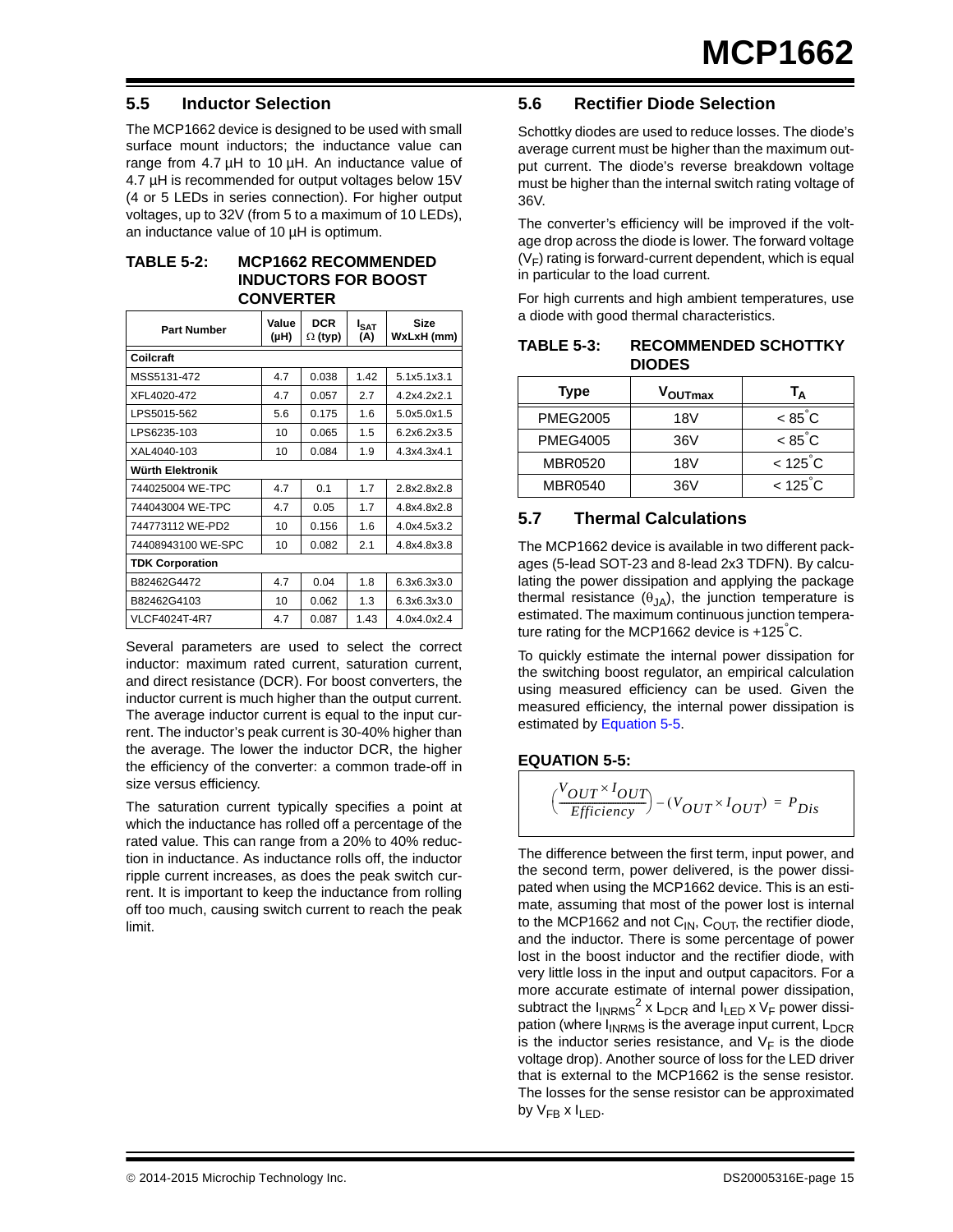**MCP1662**

#### **5.8 PCB Layout Information**

Good printed circuit board layout techniques are important to any switching circuitry, and switching power supplies are no different. When wiring the switching high-current paths, short and wide traces should be used. Therefore it is important that the input and output capacitors be placed as close as possible to the MCP1662 to minimize the loop area.

The  $R_{\text{SET}}$  resistor and feedback signal should be routed away from the switching node and the switching current loop. When possible, ground planes and traces should be used to help shield the feedback signal and minimize noise and magnetic interferences.



<span id="page-15-0"></span>*FIGURE 5-1: MCP1662 5-Lead SOT-23 Recommended Layout.*

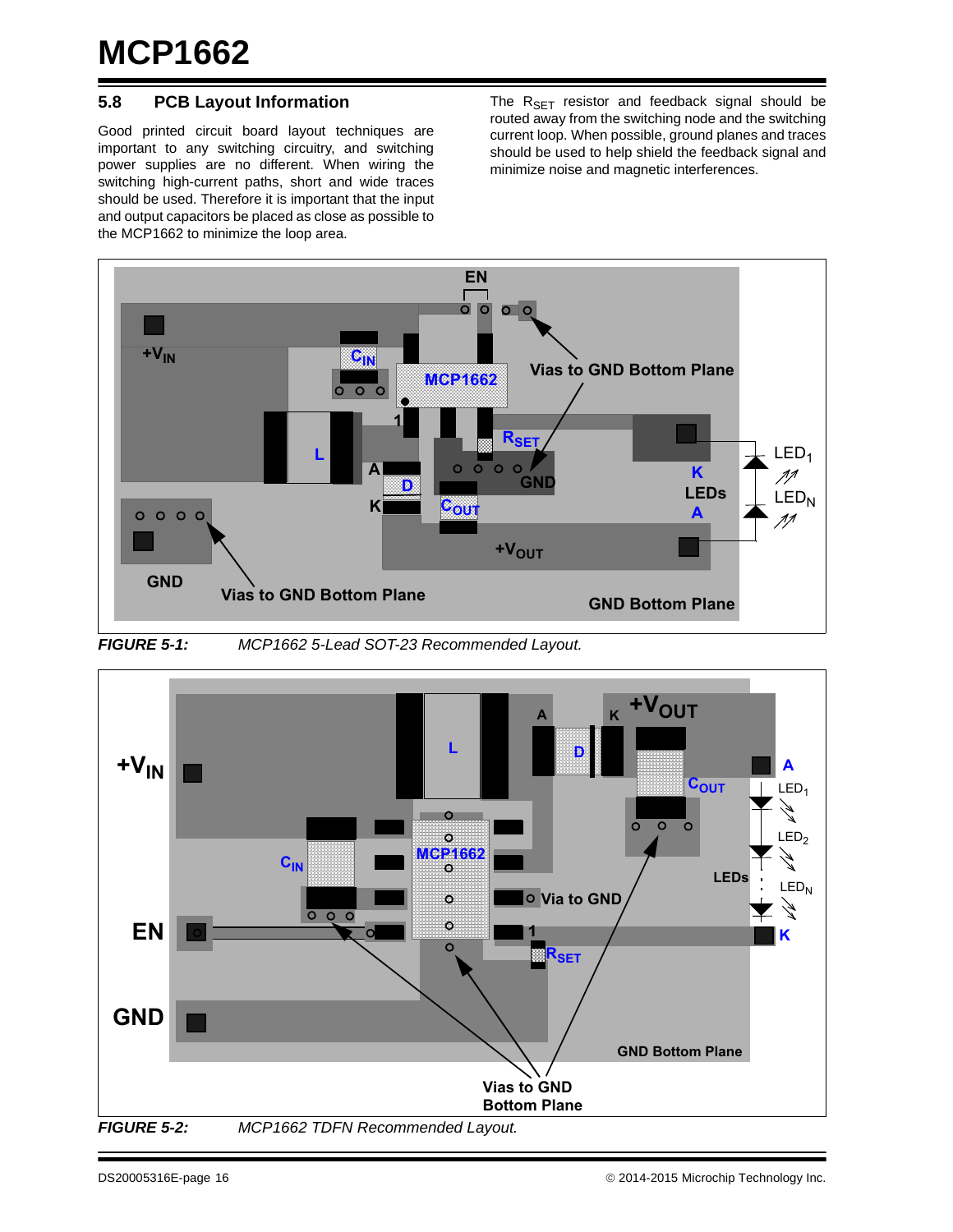# <span id="page-16-0"></span>**6.0 PACKAGING INFORMATION**

# **6.1 Package Marking Information**





8-Lead TDFN (2x3x0.75 mm) Example







| YY<br><b>WW</b><br><b>NNN</b><br>$\mathsf{(e3)}$ | <b>Legend:</b> XXX Customer-specific information<br>Year code (last digit of calendar year)<br>Year code (last 2 digits of calendar year)<br>Week code (week of January 1 is week '01')<br>Alphanumeric traceability code<br>Pb-free JEDEC <sup>®</sup> designator for Matte Tin (Sn)<br>This package is Pb-free. The Pb-free JEDEC designator ((e3))<br>can be found on the outer packaging for this package. |
|--------------------------------------------------|----------------------------------------------------------------------------------------------------------------------------------------------------------------------------------------------------------------------------------------------------------------------------------------------------------------------------------------------------------------------------------------------------------------|
|                                                  | Note: In the event the full Microchip part number cannot be marked on one line, it will<br>be carried over to the next line, thus limiting the number of available characters<br>for customer-specific information.                                                                                                                                                                                            |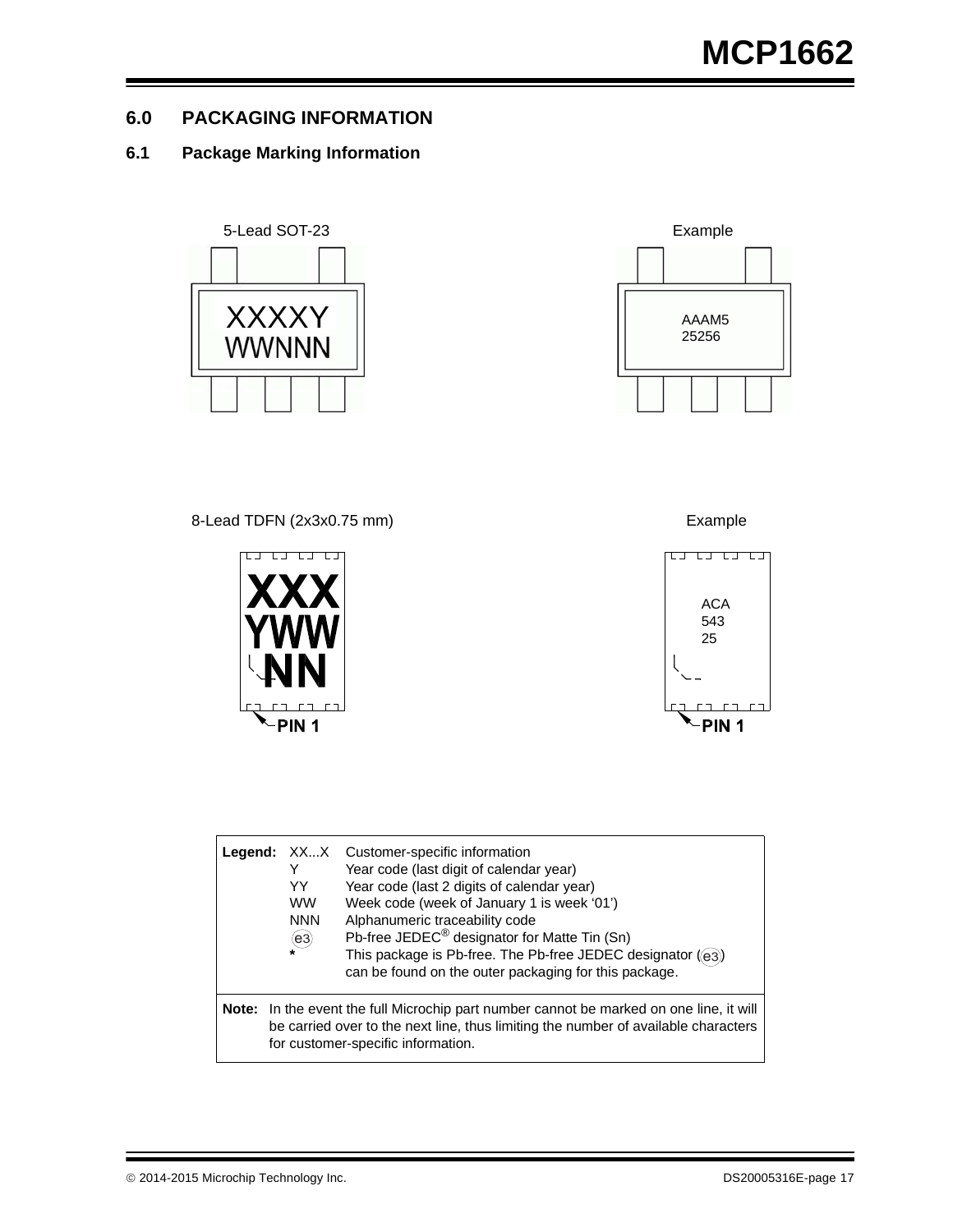# 5-Lead Plastic Small Outline Transistor (OT) [SOT-23]

Note: For the most current package drawings, please see the Microchip Packaging Specification located at http://www.microchip.com/packaging









| Units                           |                | <b>MILLIMETERS</b> |            |              |
|---------------------------------|----------------|--------------------|------------|--------------|
| <b>Dimension Limits</b>         |                | <b>MIN</b>         | <b>NOM</b> | <b>MAX</b>   |
| Number of Pins                  | N              | 5                  |            |              |
| Lead Pitch                      | e              | 0.95 BSC           |            |              |
| <b>Outside Lead Pitch</b>       | e1             | 1.90 BSC           |            |              |
| Overall Height                  | A              | 0.90               |            | 1.45         |
| <b>Molded Package Thickness</b> | A2             | 0.89               |            | 1.30         |
| Standoff                        | A <sub>1</sub> | 0.00               |            | 0.15         |
| Overall Width                   | Е              | 2.20               |            | 3.20         |
| Molded Package Width            | E <sub>1</sub> | 1.30               |            | 1.80         |
| Overall Length                  | D              | 2.70               |            | 3.10         |
| Foot Length                     | L              | 0.10               |            | 0.60         |
| Footprint                       | L1             | 0.35               |            | 0.80         |
| Foot Angle                      | φ              | $0^{\circ}$        |            | $30^{\circ}$ |
| <b>Lead Thickness</b>           | C              | 0.08               |            | 0.26         |
| <b>Lead Width</b>               | b              | 0.20               |            | 0.51         |

#### Notes:

1. Dimensions D and E1 do not include mold flash or protrusions. Mold flash or protrusions shall not exceed 0.127 mm per side.

2. Dimensioning and tolerancing per ASME Y14.5M.

BSC: Basic Dimension. Theoretically exact value shown without tolerances.

Microchip Technology Drawing C04-091B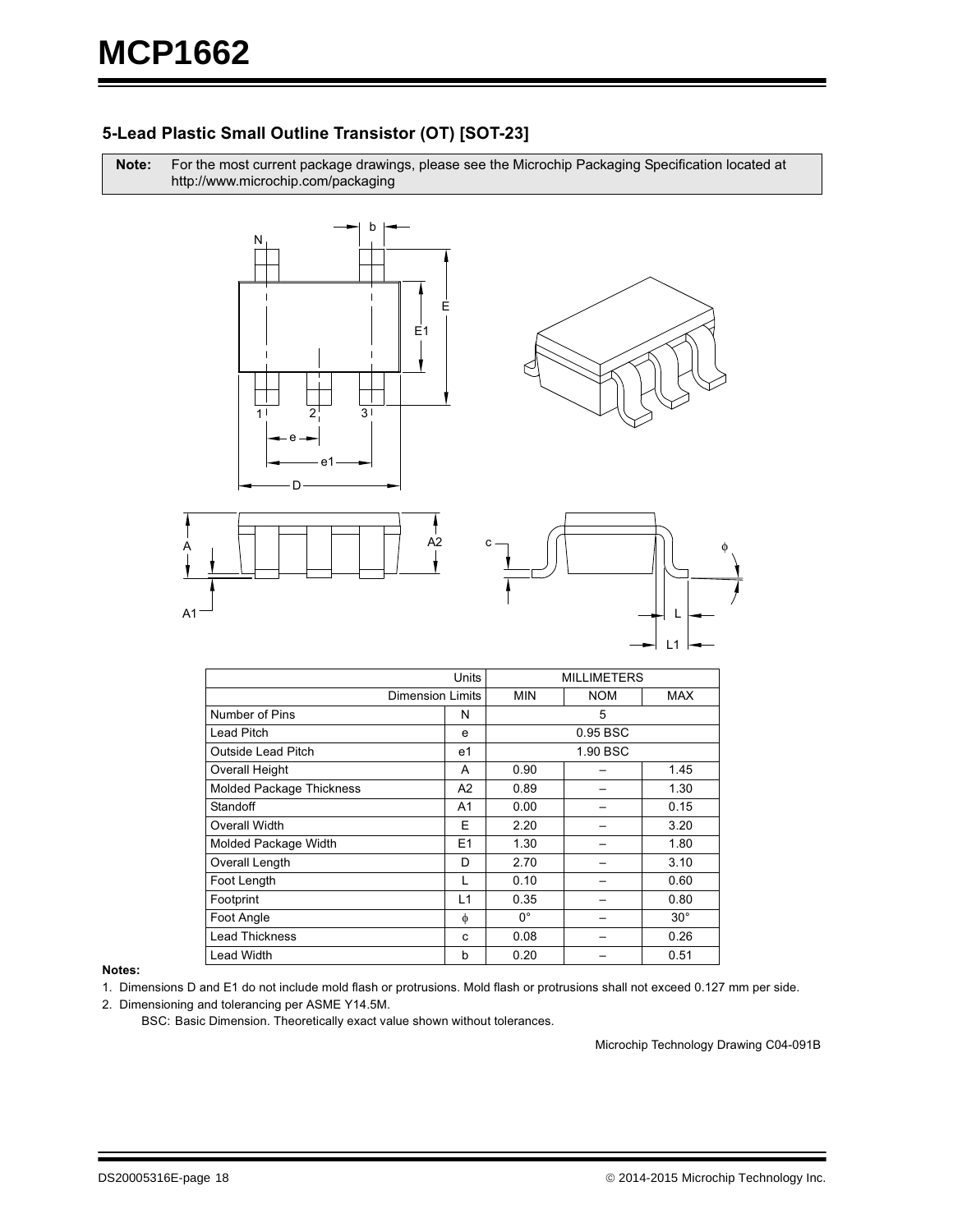# 5-Lead Plastic Small Outline Transistor (OT) [SOT-23]

**Note:** For the most current package drawings, please see the Microchip Packaging Specification located at http://www.microchip.com/packaging



| <b>Units</b>               |    | <b>MILLIMETERS</b> |            |            |
|----------------------------|----|--------------------|------------|------------|
| Dimension Limits           |    | <b>MIN</b>         | <b>NOM</b> | <b>MAX</b> |
| <b>Contact Pitch</b>       | F  | 095 BSC            |            |            |
| <b>Contact Pad Spacing</b> | С  |                    | 280        |            |
| Contact Pad Width (X5)     |    |                    |            | 0.60       |
| Contact Pad Length (X5)    |    |                    |            | 1.10       |
| Distance Between Pads      | G  | 1.70               |            |            |
| Distance Between Pads      | GX | 0.35               |            |            |
| Overall Width              |    |                    |            | 3.90       |

#### Notes:

1. Dimensioning and tolerancing per ASME Y14.5M

BSC: Basic Dimension. Theoretically exact value shown without tolerances.

Microchip Technology Drawing No. C04-2091A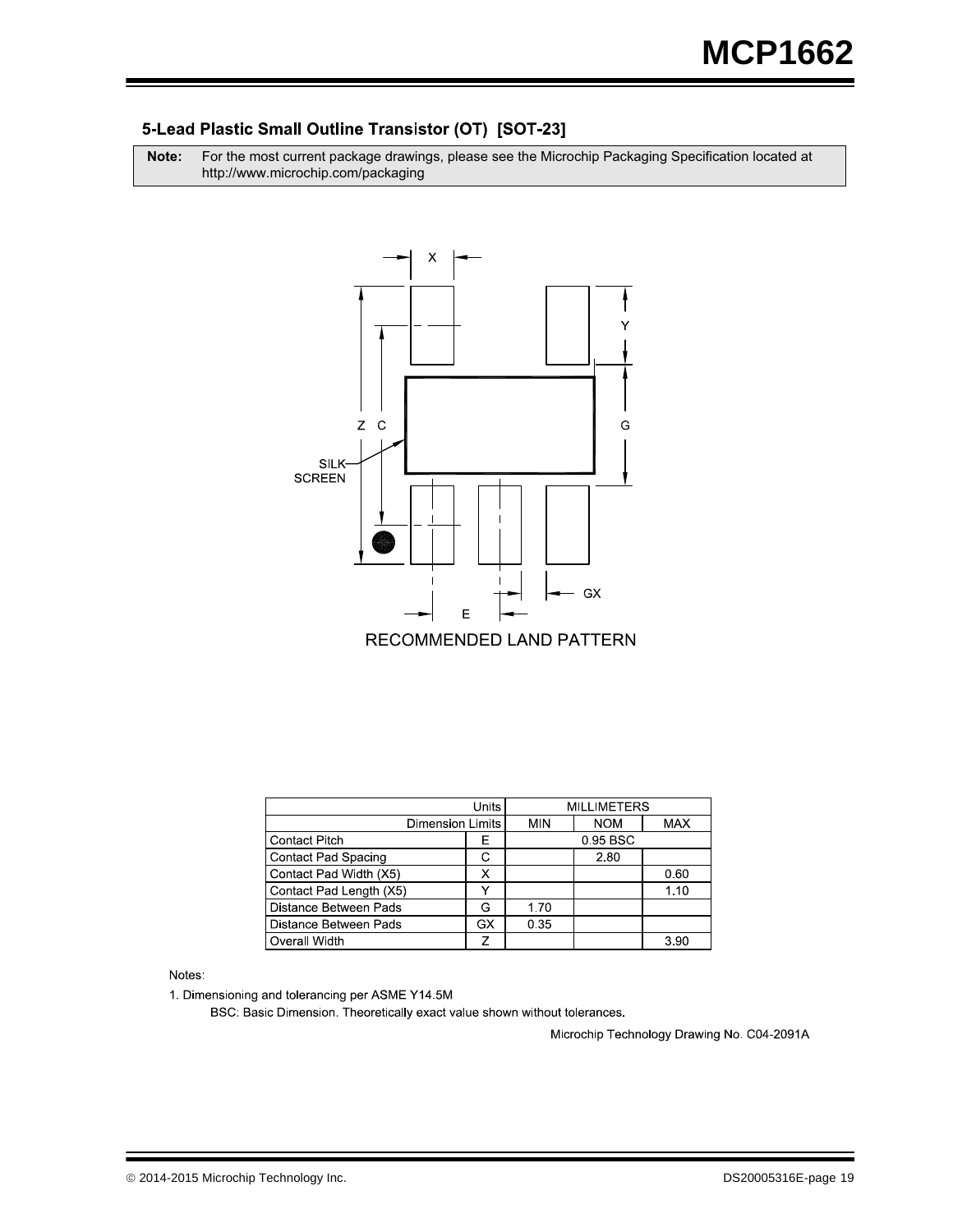# 8-Lead Plastic Dual Flat, No Lead Package (MN) - 2x3x0.75mm Body [TDFN]

**Note:** For the most current package drawings, please see the Microchip Packaging Specification located at http://www.microchip.com/packaging



#### **BOTTOM VIEW**

Microchip Technology Drawing No. C04-129C Sheet 1 of 2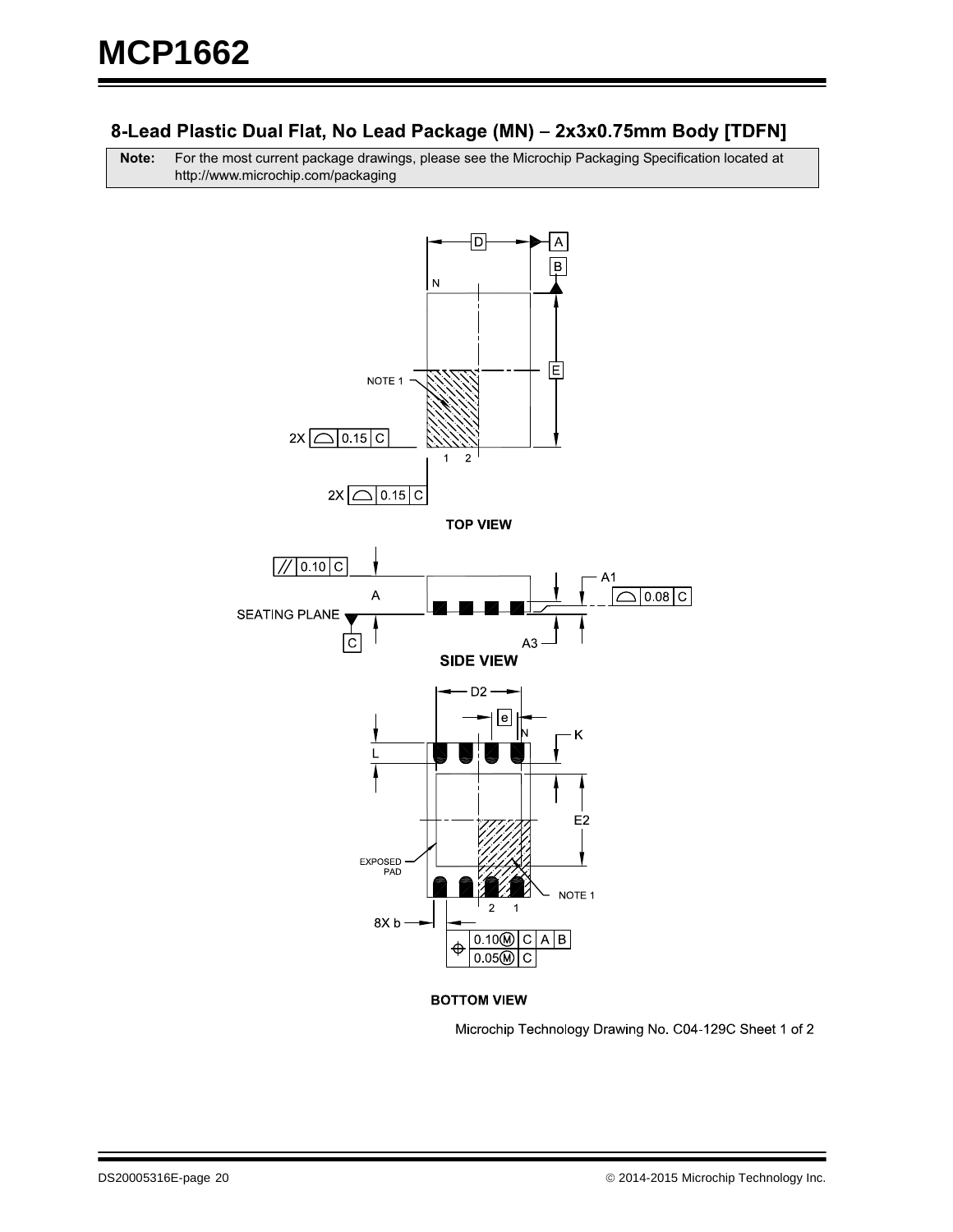# 8-Lead Plastic Dual Flat, No Lead Package (MN) - 2x3x0.75mm Body [TDFN]

**Note:** For the most current package drawings, please see the Microchip Packaging Specification located at http://www.microchip.com/packaging



| Units                     |                | <b>MILLIMETERS</b> |            |            |
|---------------------------|----------------|--------------------|------------|------------|
| <b>Dimension Limits</b>   |                | MIN                | <b>NOM</b> | <b>MAX</b> |
| Number of Pins            | N              | 8                  |            |            |
| Pitch                     | е              | 0.50 BSC           |            |            |
| Overall Height            | А              | 0.70               | 0.75       | 0.80       |
| Standoff                  | A1             | 0.00               | 0.02       | 0.05       |
| <b>Contact Thickness</b>  | A3             | 0.20 REF           |            |            |
| Overall Length            | D              | 2.00 BSC           |            |            |
| Overall Width             | E              | 3.00 BSC           |            |            |
| <b>Exposed Pad Length</b> | D <sub>2</sub> | 1.20               |            | 1.60       |
| <b>Exposed Pad Width</b>  | E <sub>2</sub> | 1.20               |            | 1.60       |
| <b>Contact Width</b>      | b              | 0.20               | 0.25       | 0.30       |
| <b>Contact Length</b>     |                | 0.25               | 0.30       | 0.45       |
| Contact-to-Exposed Pad    | κ              | 0.20               |            |            |

#### Notes:

- 1. Pin 1 visual index feature may vary, but must be located within the hatched area.
- 2. Package may have one or more exposed tie bars at ends.
- 3. Package is saw singulated
- 4. Dimensioning and tolerancing per ASME Y14.5M
	- BSC: Basic Dimension. Theoretically exact value shown without tolerances. REF: Reference Dimension, usually without tolerance, for information purposes only.

Microchip Technology Drawing No. C04-129C Sheet 2 of 2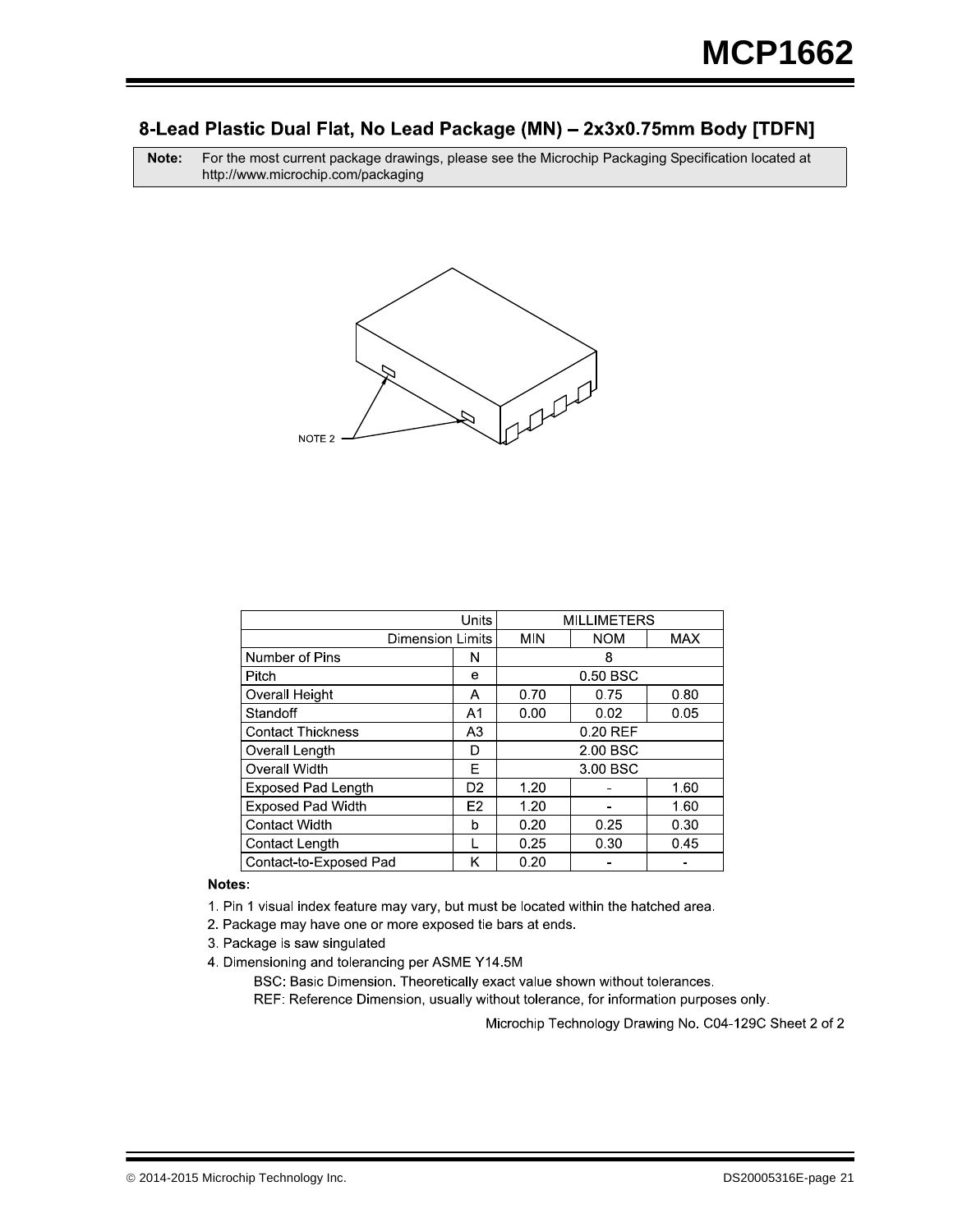# 8-Lead Plastic Dual Flat, No Lead Package (MN) – 2x3x0.75 mm Body [TDFN]

Note: For the most current package drawings, please see the Microchip Packaging Specification located at http://www.microchip.com/packaging



| Units                      |                | <b>MILLIMETERS</b> |            |            |
|----------------------------|----------------|--------------------|------------|------------|
| <b>Dimension Limits</b>    |                | <b>MIN</b>         | <b>NOM</b> | <b>MAX</b> |
| <b>Contact Pitch</b>       |                | 0.50 BSC           |            |            |
| Optional Center Pad Width  | W <sub>2</sub> |                    |            | 1.46       |
| Optional Center Pad Length | T2             |                    |            | 1.36       |
| <b>Contact Pad Spacing</b> | C1             |                    | 3.00       |            |
| Contact Pad Width (X8)     | X <sub>1</sub> |                    |            | 0.30       |
| Contact Pad Length (X8)    | Y1             |                    |            | 0.75       |
| Distance Between Pads      |                | 0.20               |            |            |

#### Notes:

1. Dimensioning and tolerancing per ASME Y14.5M

BSC: Basic Dimension. Theoretically exact value shown without tolerances.

Microchip Technology Drawing No. C04-2129A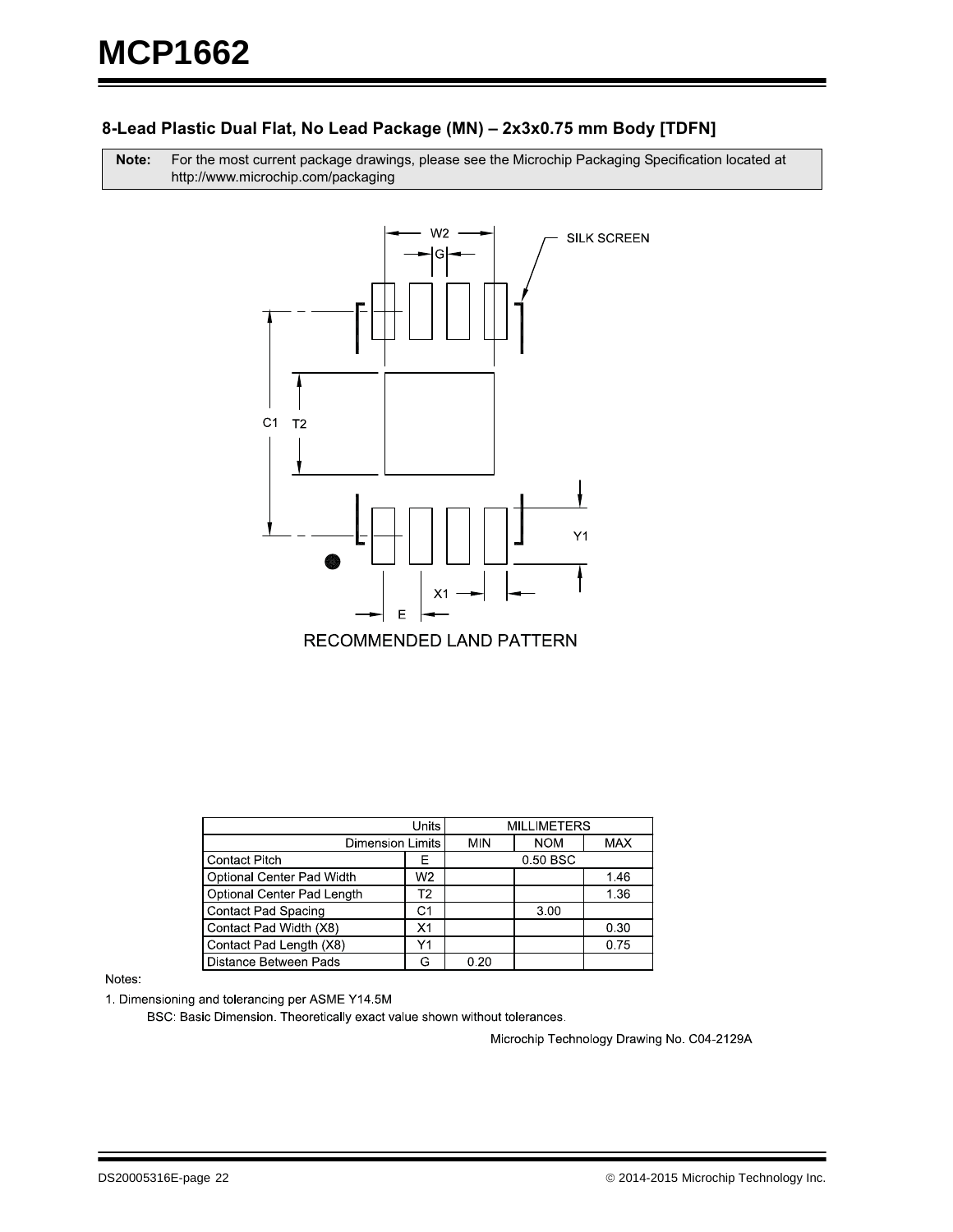# **APPENDIX A: REVISION HISTORY**

# **Revision E (September 2015)**

- The following is the list of modifications:
- Updated [Features](#page-0-0) and [General Description](#page-0-1) sections.
- Updated parameters in the [DC and AC Character](#page-2-2)[istics](#page-2-2) table.
- Updated [Figures 2-10,](#page-5-2) [2-11](#page-5-3) and [2-12](#page-5-4).
- Corrected **[Section 4.2.2 "Start-up"](#page-10-0)**.
- Minor updates in **[Section 4.2.6 "Internal Com](#page-10-1)[pensation"](#page-10-1)** and **[Section 4.2.9 "Output Short](#page-11-0)  [Circuit Condition"](#page-11-0)**.
- Corrected [Figure 5-1.](#page-15-0)

#### **Revision D (March 2015)**

The following is the list of modifications

Updated the example packages in **[Section 6.0](#page-16-0)  ["Packaging Information"](#page-16-0)**.

# **Revision C (December 2014)**

The following is the list of modifications:

Updated the example packages in **[Section 6.0](#page-16-0)  ["Packaging Information"](#page-16-0)**.

#### **Revision B (November 2014)**

The following is the list of modifications:

- Updated the example packages in **[Section 6.0](#page-16-0)  ["Packaging Information"](#page-16-0)**
- Minor typographical corrections.

# **Revision A (June 2014)**

• Original Release of this Document.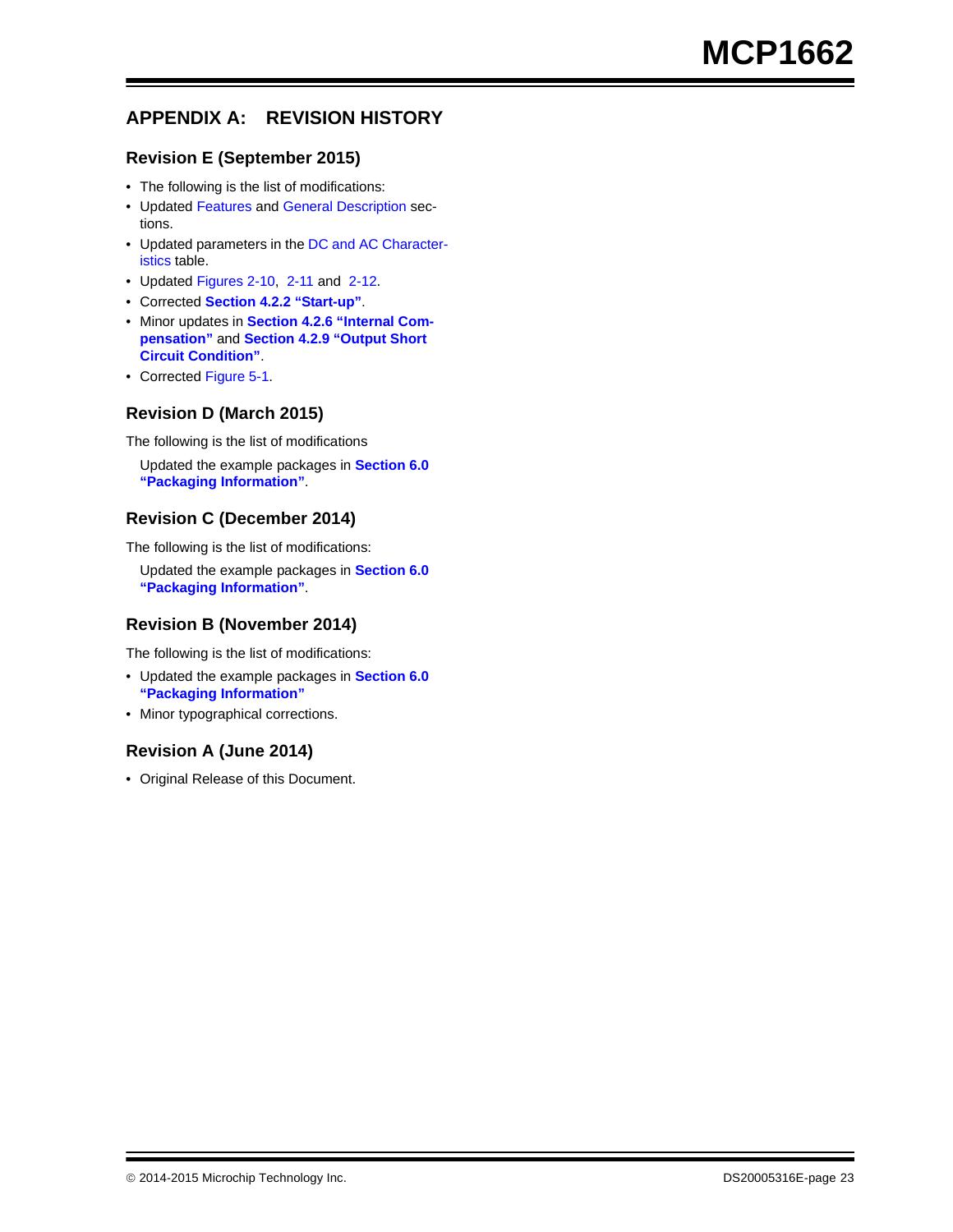# **MCP1662**

**NOTES:**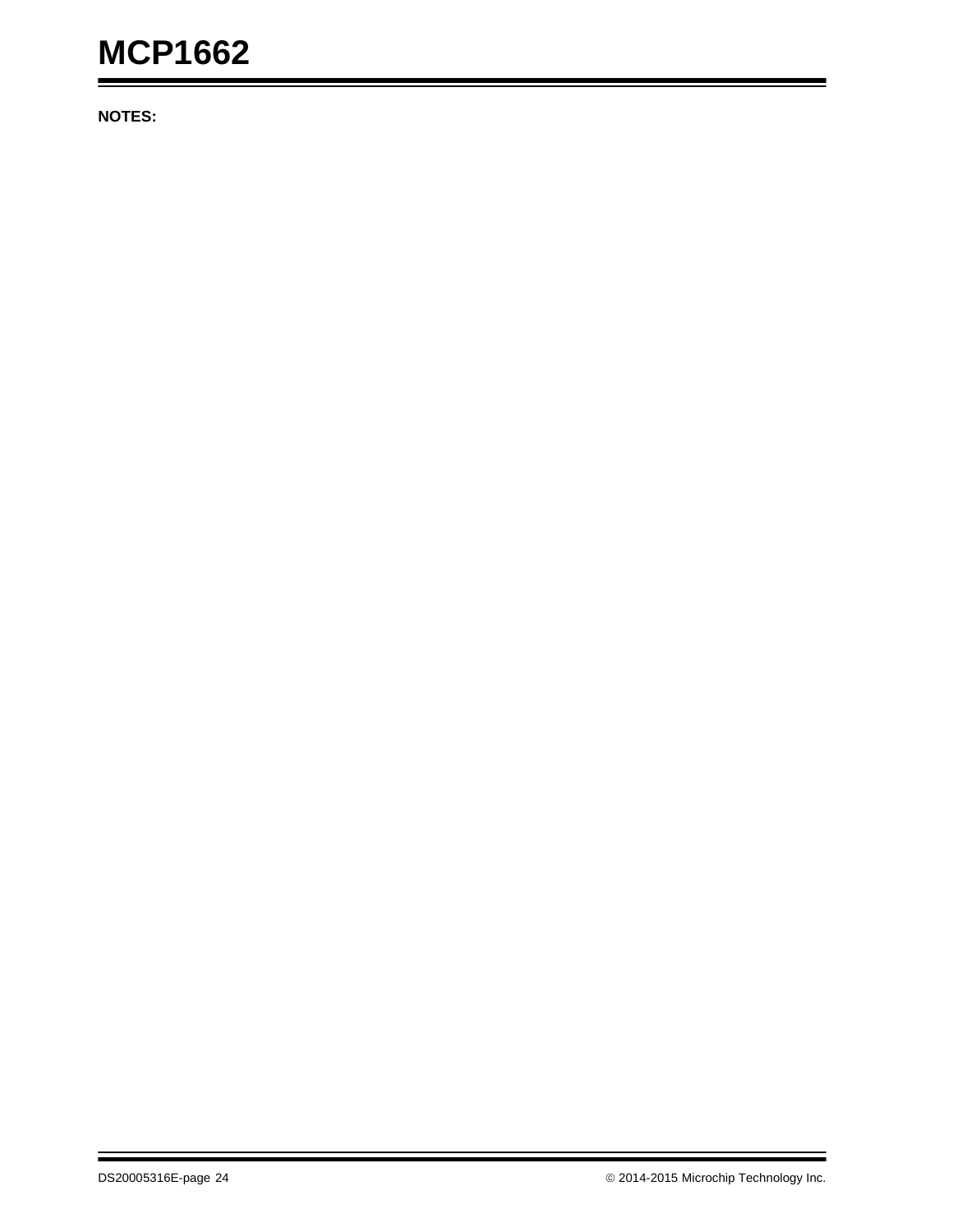# **PRODUCT IDENTIFICATION SYSTEM**

To order or obtain information, e.g., on pricing or delivery, refer to the factory or the listed sales office.

| <b>PART NO.</b><br><b>Device</b> | <u>[X](1)</u><br>IΧX<br><b>Temperature</b><br><b>Tape and Reel</b><br>Package<br>Range<br><b>Option</b>                                                                                                                       | <b>Examples:</b><br>MCP1662T-E/MNY: Tape and Reel,<br>a)<br>Extended temperature,<br>8LD TFDN package<br>b)<br>MCP1662T-E/OT:<br>Tape and Reel,                                            |
|----------------------------------|-------------------------------------------------------------------------------------------------------------------------------------------------------------------------------------------------------------------------------|--------------------------------------------------------------------------------------------------------------------------------------------------------------------------------------------|
| Device:                          | MCP1662: High-Voltage Step-Up LED Driver with UVLO and<br><b>OLP</b>                                                                                                                                                          | Extended temperature,<br>5LD SOT-23 package                                                                                                                                                |
| <b>Tape and Reel</b><br>Option:  | $=$ Tape and Reel <sup>(1)</sup><br>T.                                                                                                                                                                                        |                                                                                                                                                                                            |
| <b>Temperature</b><br>Range:     | E<br>$= -40$ °C to $+125$ °C (Extended)                                                                                                                                                                                       | Note 1:<br>Tape and Reel identifier only appears in the<br>catalog part number description. This                                                                                           |
| Package:                         | MN*<br>$=$ Plastic Dual Flat, No Lead $-$ 2x3x0.75 mm Body<br>(TDFN)<br>OT<br>= Plastic Small Outline Transistor (SOT-23)<br>*Y<br>$=$ Nickel palladium gold manufacturing designator.<br>Only available on the TDFN package. | identifier is used for ordering purposes and<br>is not printed on the device package. Check<br>with your Microchip Sales Office for package<br>availability with the Tape and Reel option. |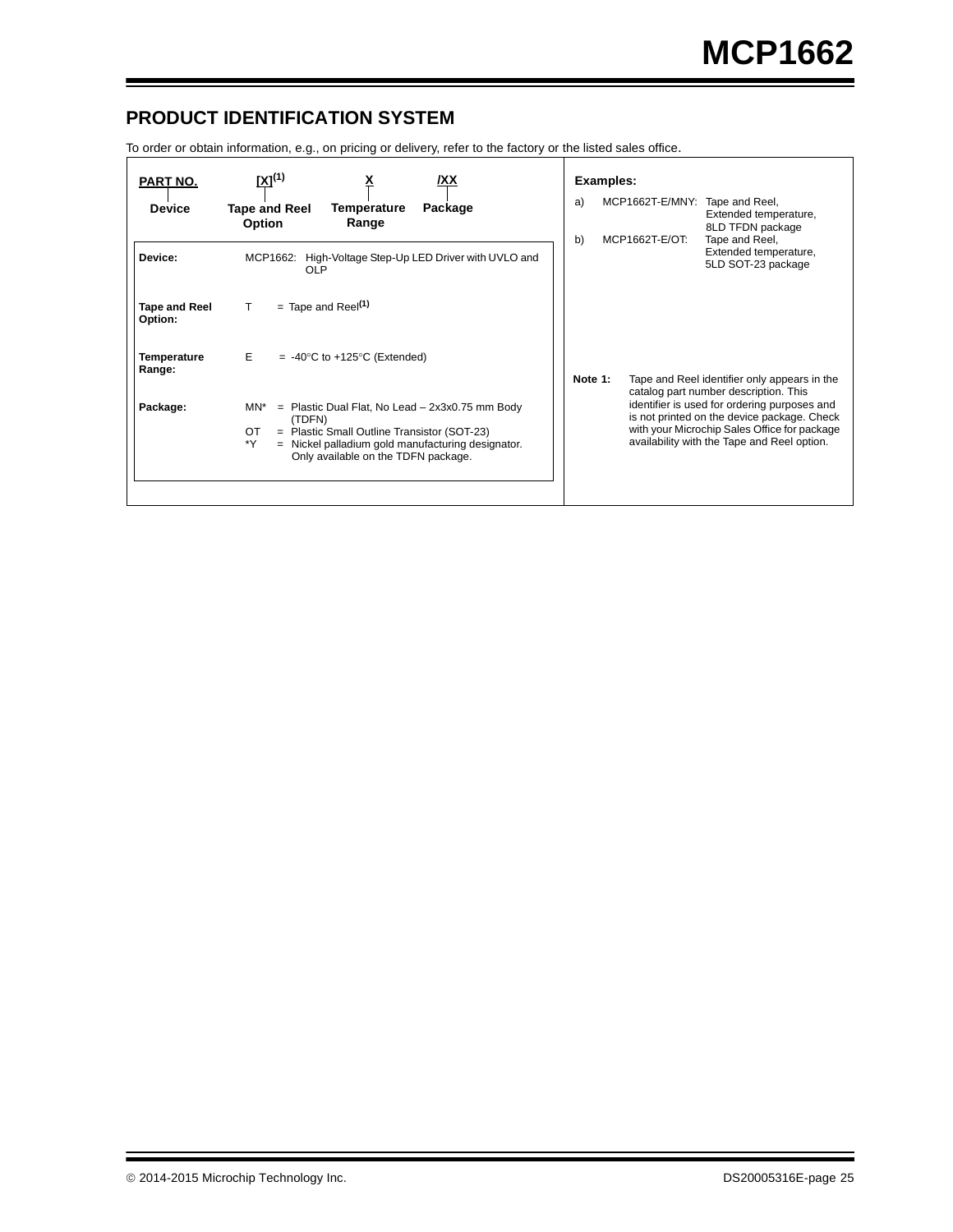# **MCP1662**

**NOTES:**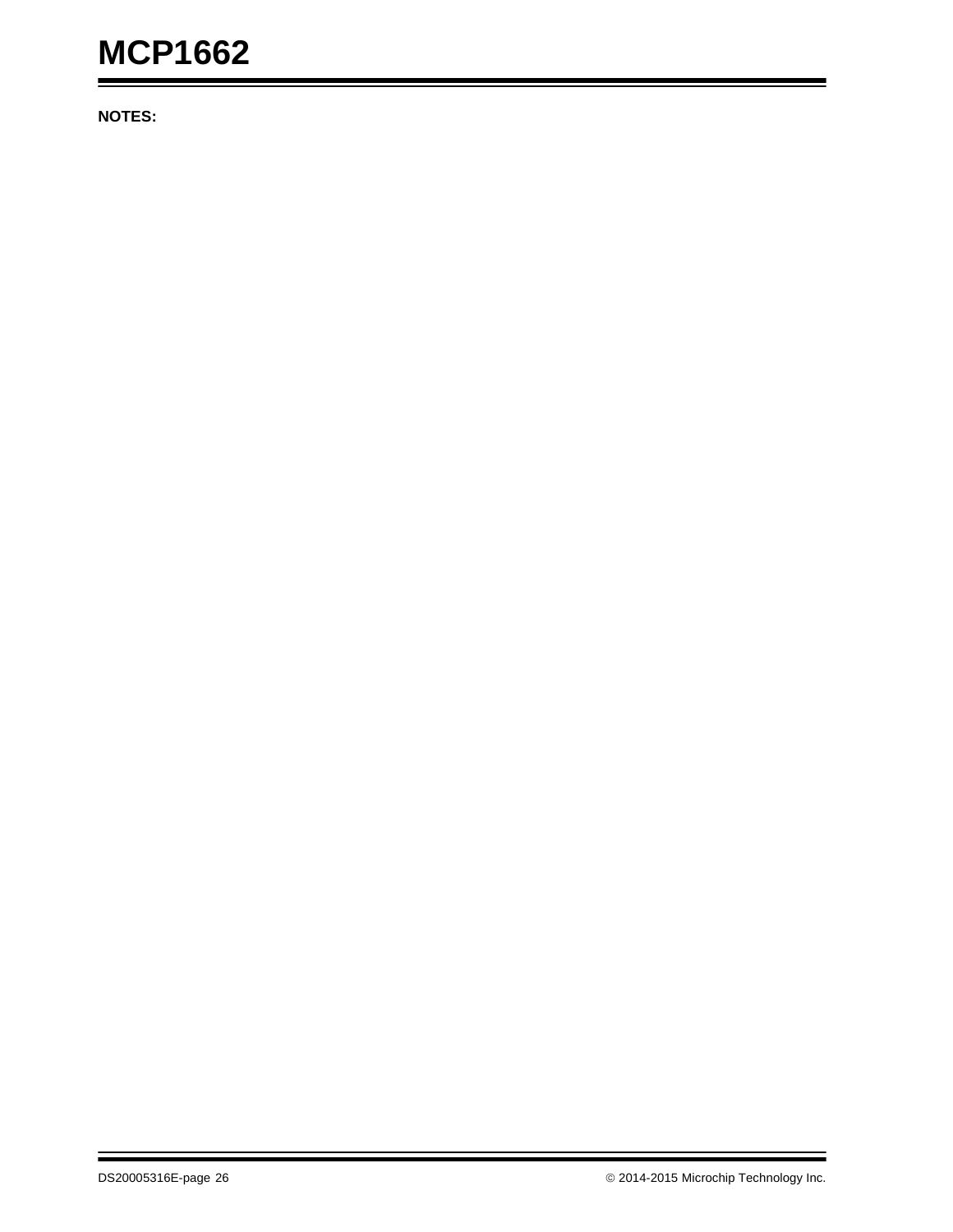#### **Note the following details of the code protection feature on Microchip devices:**

- Microchip products meet the specification contained in their particular Microchip Data Sheet.
- Microchip believes that its family of products is one of the most secure families of its kind on the market today, when used in the intended manner and under normal conditions.
- There are dishonest and possibly illegal methods used to breach the code protection feature. All of these methods, to our knowledge, require using the Microchip products in a manner outside the operating specifications contained in Microchip's Data Sheets. Most likely, the person doing so is engaged in theft of intellectual property.
- Microchip is willing to work with the customer who is concerned about the integrity of their code.
- Neither Microchip nor any other semiconductor manufacturer can guarantee the security of their code. Code protection does not mean that we are guaranteeing the product as "unbreakable."

Code protection is constantly evolving. We at Microchip are committed to continuously improving the code protection features of our products. Attempts to break Microchip's code protection feature may be a violation of the Digital Millennium Copyright Act. If such acts allow unauthorized access to your software or other copyrighted work, you may have a right to sue for relief under that Act.

Information contained in this publication regarding device applications and the like is provided only for your convenience and may be superseded by updates. It is your responsibility to ensure that your application meets with your specifications. MICROCHIP MAKES NO REPRESENTATIONS OR WARRANTIES OF ANY KIND WHETHER EXPRESS OR IMPLIED, WRITTEN OR ORAL, STATUTORY OR OTHERWISE, RELATED TO THE INFORMATION, INCLUDING BUT NOT LIMITED TO ITS CONDITION, QUALITY, PERFORMANCE, MERCHANTABILITY OR FITNESS FOR PURPOSE**.** Microchip disclaims all liability arising from this information and its use. Use of Microchip devices in life support and/or safety applications is entirely at the buyer's risk, and the buyer agrees to defend, indemnify and hold harmless Microchip from any and all damages, claims, suits, or expenses resulting from such use. No licenses are conveyed, implicitly or otherwise, under any Microchip intellectual property rights unless otherwise stated.

# **QUALITY MANAGEMENT SYSTEM CERTIFIED BY DNV**   $=$  **ISO/TS 16949** $=$

#### **Trademarks**

The Microchip name and logo, the Microchip logo, dsPIC, FlashFlex, flexPWR, JukeBlox, KEELOQ, KEELOQ logo, Kleer, LANCheck, MediaLB, MOST, MOST logo, MPLAB, OptoLyzer, PIC, PICSTART, PIC32 logo, RightTouch, SpyNIC, SST, SST Logo, SuperFlash and UNI/O are registered trademarks of Microchip Technology Incorporated in the U.S.A. and other countries.

The Embedded Control Solutions Company and mTouch are registered trademarks of Microchip Technology Incorporated in the U.S.A.

Analog-for-the-Digital Age, BodyCom, chipKIT, chipKIT logo, CodeGuard, dsPICDEM, dsPICDEM.net, ECAN, In-Circuit Serial Programming, ICSP, Inter-Chip Connectivity, KleerNet, KleerNet logo, MiWi, motorBench, MPASM, MPF, MPLAB Certified logo, MPLIB, MPLINK, MultiTRAK, NetDetach, Omniscient Code Generation, PICDEM, PICDEM.net, PICkit, PICtail, RightTouch logo, REAL ICE, SQI, Serial Quad I/O, Total Endurance, TSHARC, USBCheck, VariSense, ViewSpan, WiperLock, Wireless DNA, and ZENA are trademarks of Microchip Technology Incorporated in the U.S.A. and other countries.

SQTP is a service mark of Microchip Technology Incorporated in the U.S.A.

Silicon Storage Technology is a registered trademark of Microchip Technology Inc. in other countries.

GestIC is a registered trademark of Microchip Technology Germany II GmbH & Co. KG, a subsidiary of Microchip Technology Inc., in other countries.

All other trademarks mentioned herein are property of their respective companies.

© 2014-2015, Microchip Technology Incorporated, Printed in the U.S.A., All Rights Reserved.

ISBN: 978-1-63277-776-8

*Microchip received ISO/TS-16949:2009 certification for its worldwide headquarters, design and wafer fabrication facilities in Chandler and Tempe, Arizona; Gresham, Oregon and design centers in California and India. The Company's quality system processes and procedures are for its PIC® MCUs and dsPIC® DSCs, KEELOQ® code hopping devices, Serial EEPROMs, microperipherals, nonvolatile memory and analog products. In addition, Microchip's quality system for the design and manufacture of development systems is ISO 9001:2000 certified.*